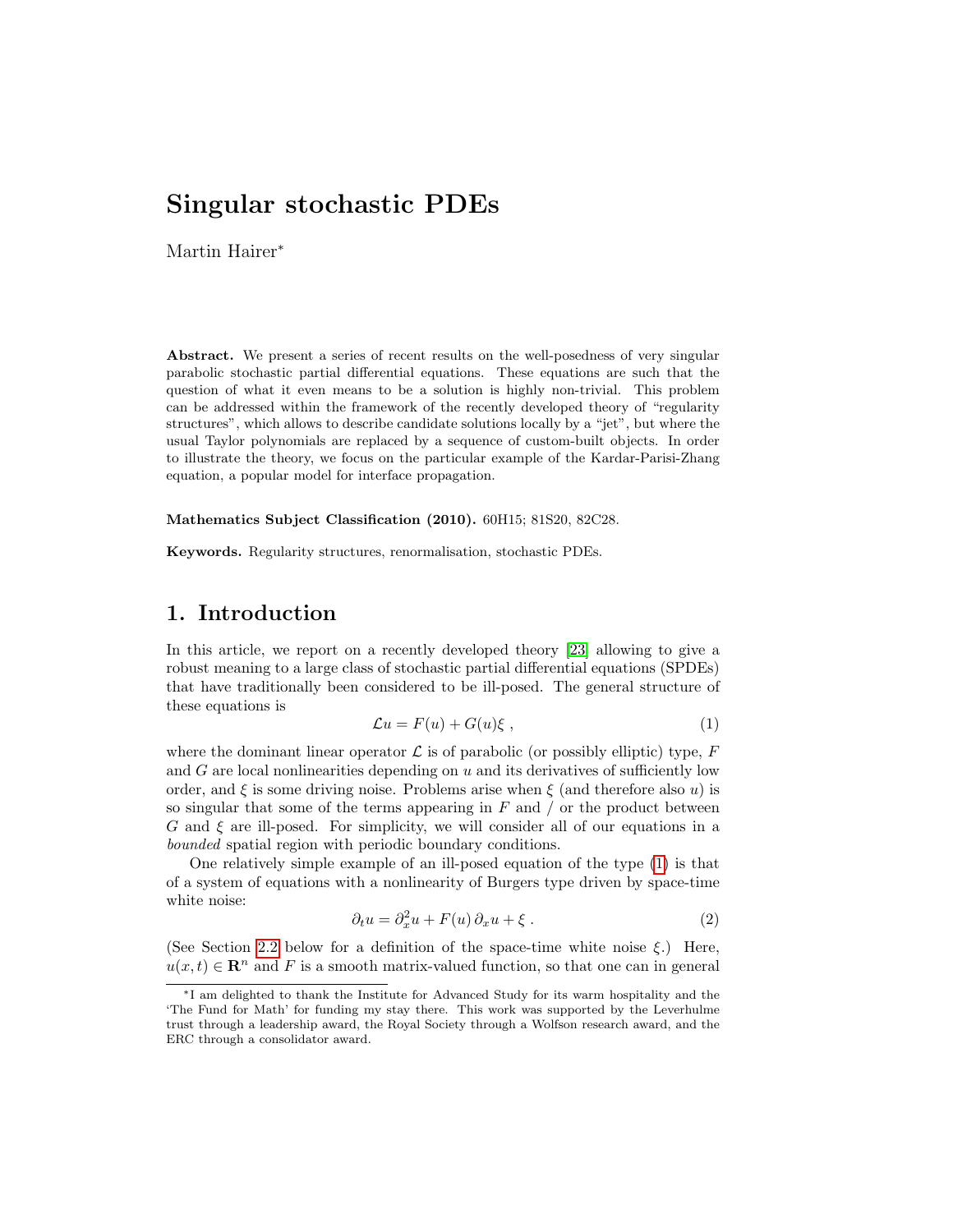not rewrite the nonlinearity as a total derivative. In this example, which was originally studied in [\[20\]](#page-25-1) but then further analysed in the series of articles [\[24,](#page-26-0) [29,](#page-26-1) [25\]](#page-26-2), solutions at any fixed instant of time have exactly the same regularity (in space) as Brownian motion. As a consequence,  $\partial_x u$  is expected to "look like" white noise. It is of course very well-known from the study of ordinary stochastic differential equations (SDEs) that in this case the product  $F(u)\partial_x u$  is "unstable": one can get different answers depending on the type of limiting procedure used to define it. This is the reason why one has different solution theories for SDEs: one obtains different answers, depending on whether they are interpreted in the Itô or in the Stratonovich sense [\[30,](#page-26-3) [43,](#page-26-4) [44\]](#page-26-5).

Another example is given by the KPZ equation [\[32\]](#page-26-6) which can formally be written as

<span id="page-1-0"></span>
$$
\partial_t h = \partial_x^2 h + (\partial_x h)^2 - C + \xi \,, \tag{3}
$$

and is a very popular model of one-dimensional interface propagation. As in the case of [\(2\)](#page-0-1), one expects solutions to this equation to "look like" Brownian motion (in space) for any fixed instant of time. Now the situation is much worse however: the nonlinearity looks like the square of white noise, which really shouldn't make any sense! In this particular case however, one can use a "trick", the Cole-Hopf transform, to reduce the problem to an equation that has an interpretation within the framework of classical SPDE theory [\[4\]](#page-25-2). Furthermore, this "Cole-Hopf solution" was shown in [\[4\]](#page-25-2) to be the physically relevant solution since it describes the mesoscopic fluctuations of a certain microscopic interface growth model, see also [\[17\]](#page-25-3). On the other hand, the problem of interpreting these solutions directly at the level of [\(3\)](#page-1-0) and to show their stability under suitable approximations had been open for a long time, before being addressed in [\[21\]](#page-25-4).

Both examples mentioned so far have only one space dimension. This particular feature (together with some additional structure in the case of the KPZ equation, see Remark [5.17](#page-24-0) below) allowed to treat them by borrowing estimates and techniques from the theory of (controlled) rough paths [\[34,](#page-26-7) [18,](#page-25-5) [15\]](#page-25-6). This approach breaks down in higher spatial dimensions. More recently, a general theory of "regularity structures" was developed in [\[23\]](#page-25-0), which unifies many previous approaches and allows in particular to treat higher dimensional problems.

Two nice examples of equations that can be treated with this new approach are given by

<span id="page-1-1"></span>
$$
\partial_t \Phi = \Delta \Phi + C\Phi - \Phi^3 + \xi \,, \tag{4a}
$$

$$
\partial_t \Psi = -\Delta \left( \Delta \Psi + C\Psi - \Psi^3 \right) + \text{div}\,\xi \,, \tag{4b}
$$

in space dimension  $d = 3$ . These equations can be interpreted as the natural "Glauber" and "Kawasaki" dynamics associated to Euclidean  $\Phi^4$  field theory in the context of stochastic quantisation [\[40\]](#page-26-8). It is also expected to describe the dynamical mesoscale fluctuations for phase coexistence models that are "almost mean-field", see [\[5\]](#page-25-7). These equations cease to have function-valued solutions in dimension  $d \geq 2$ , so that the classical interpretation of the cubic nonlinearity loses its meaning there. In two dimensions, a solution theory for these equations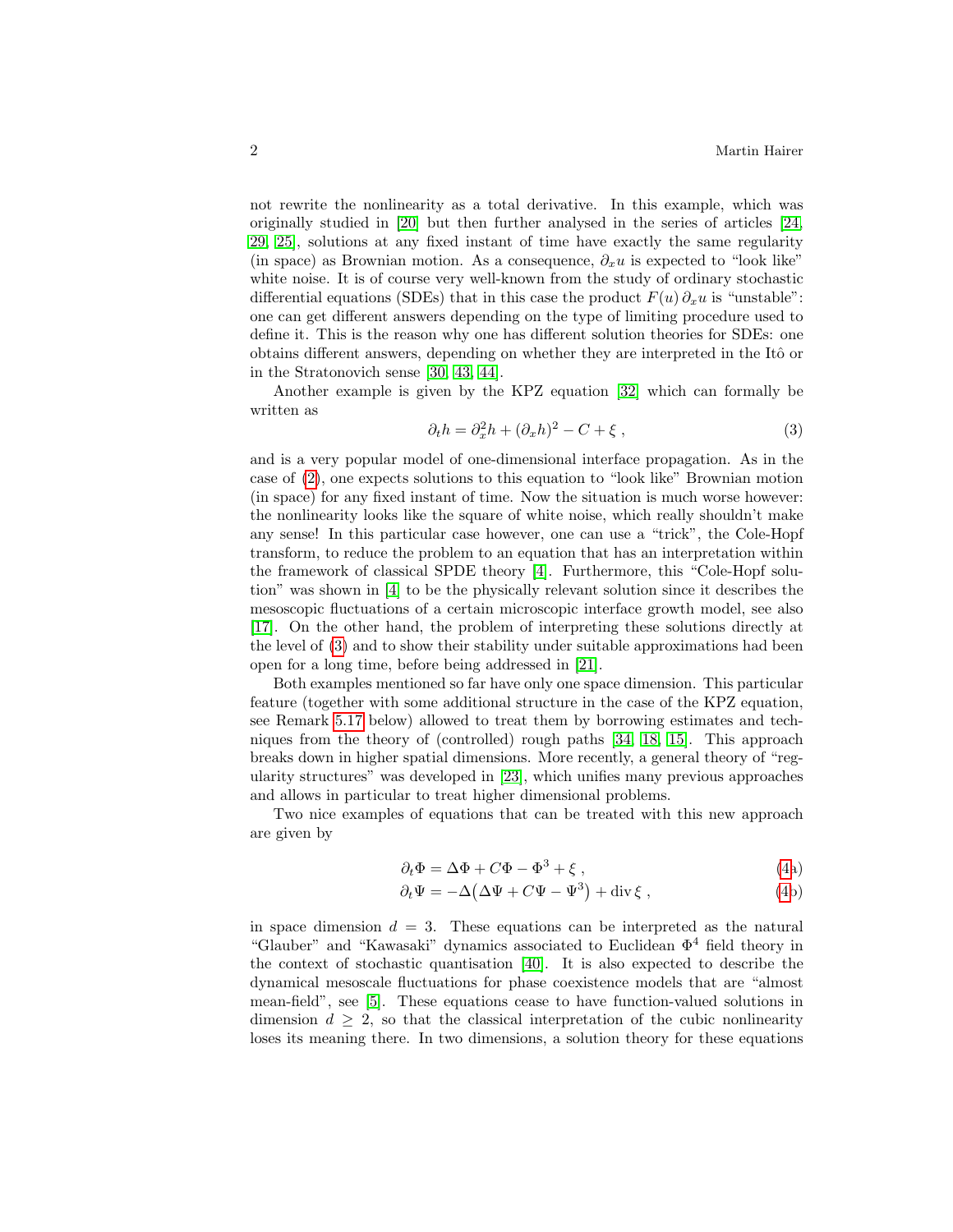was developed in [\[1\]](#page-24-1), which was later improved in [\[10,](#page-25-8) [11,](#page-25-9) [12\]](#page-25-10), see Section [3.1](#page-7-0) below. The case  $d = 3$  (which is the physically relevant one in the interpretation as dynamical fluctuations for phase coexistence models) had remained open and was eventually addressed in [\[23\]](#page-25-0).

A final example of the kind of equations that can be addressed by the theory exposed in these notes (but this list is of course not exhaustive) is a continuous analogue to the classical parabolic Anderson model [\[8\]](#page-25-11):

<span id="page-2-0"></span>
$$
\partial_t u = \Delta u + u \eta + Cu \,, \tag{5}
$$

in dimensions  $d \in \{2, 3\}$ . In this equation,  $\eta$  denotes a noise term that is white in space, but constant in time. This time, the problem is that in dimension  $d \geq 2$ , the product  $u\eta$  ceases to make sense classically, as a consequence of the lack of regularity of u.

The following "meta-theorem" (formulated in a somewhat vague sense, precise formulations differ slightly from problem to problem and can be found in the abovementioned articles) shows in which sense one can give meaning to all of these equations.

<span id="page-2-1"></span>**Theorem 1.1.** Consider the sequence of classical solutions to any of the equations [\(2\)](#page-0-1)–[\(5\)](#page-2-0) with  $\xi$  (resp.  $\eta$ ) replaced by a smooth regularised noise  $\xi_{\varepsilon}$  and  $C = C_{\varepsilon}$ depending on  $\varepsilon$ . Then, there exists a choice  $C_{\varepsilon} \to \infty$  such that this sequence of solutions converges to a limit in probability, locally in time. Furthermore, this limit is universal, i.e. does not depend on the details of the regularisation  $\xi_{\varepsilon}$ .

Besides these convergence results, the important fact here is that the limit is independent of the precise details of the regularisation mechanism. In addition, the theory of regularity structures also yields rates of convergence, as well as an intrinsic description of these limits. It also provides automatically a very detailed local description of these limits.

The aim of this article is to give an overview of the ingredients involved in the proof of a result like Theorem [1.1.](#page-2-1) We structure this as follows. In Section [2,](#page-3-0) we recall a number of properties and definitions of Hölder spaces of positive (and negative!) order that will be useful for our argument. In Section [3,](#page-6-0) we then explain how, using only standard tools, it is possible to provide a robust solution theory for not-so-singular SPDEs, like for example [\(4\)](#page-1-1) in dimension  $d = 2$ . Section [4](#page-9-0) is devoted to a short overview of the main definitions and concepts of the abstract theory of regularity structures which is a completely general way of formalising the properties of objects that behave "like Taylor polynomials". Section [5](#page-15-0) then finally shows how one can apply this general theory to the specific context of the type of parabolic SPDEs considered above, how renormalisation procedures can be built into the theory, and how this affects the equations.

Throughout the whole article, our argumentation will remain mostly at the heuristic level, but we will make the statements and definitions as precise as possible.

<span id="page-2-2"></span>1.1. An alternative approach. A different approach to building solution theories for singular PDEs was developed simultaneously to the one presented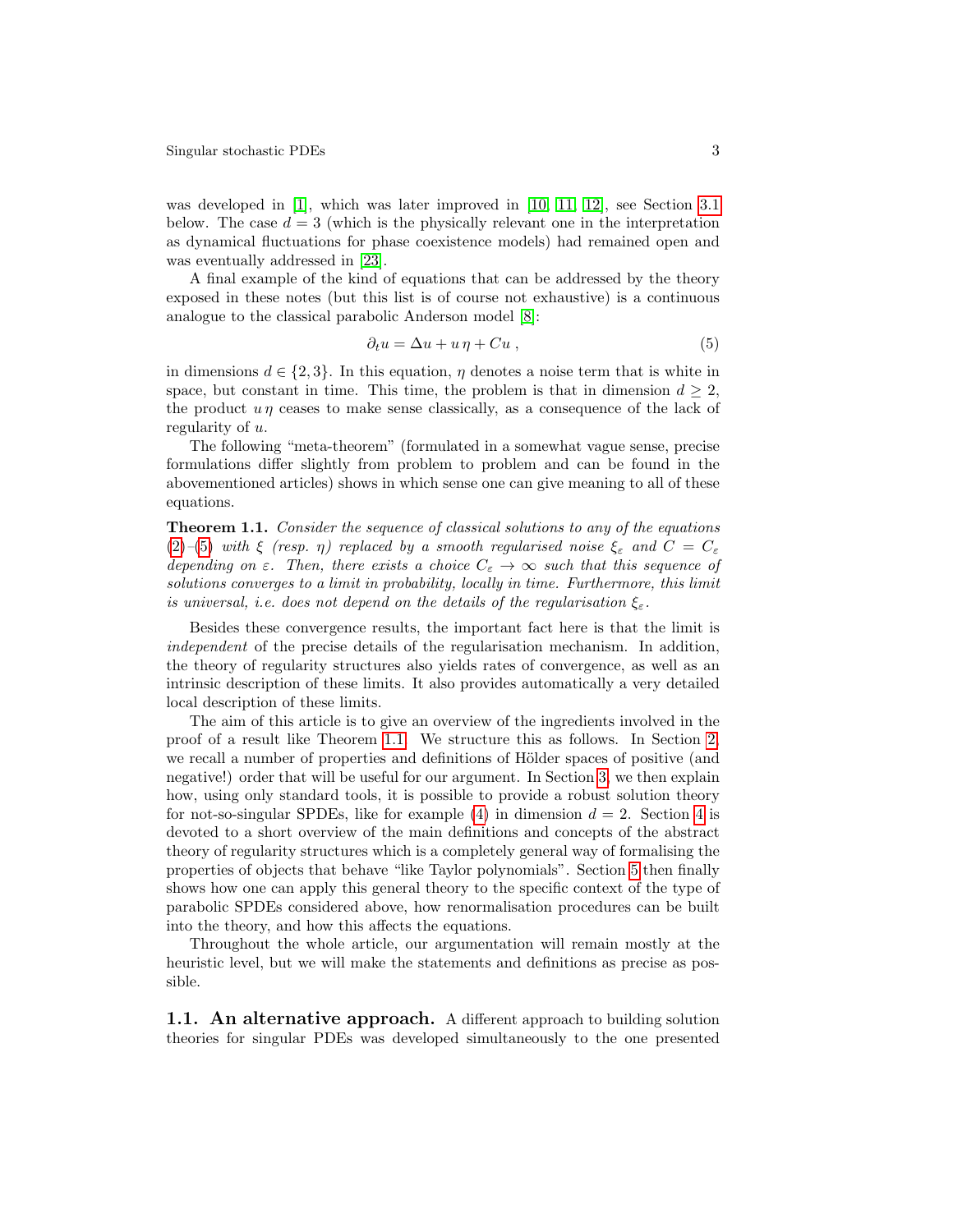here by Gubinelli & Al in [\[19\]](#page-25-12). That approach is based on the properties of Bony's paraproduct [\[7,](#page-25-13) [3,](#page-25-14) [2\]](#page-24-2), in particular on the paralinearisation formula. One advantage is that in the paraproduct-based approach one generally deals with globally defined objects rather than the "jets" used in the theory of regularity structures. This comes at the expense of achieving a less clean break between the analytical and the algebraic aspects of a given problem and obtaining less detailed information about the solutions. Furthermore, its scope is not as wide as that of the theory of regularity structures, see also Remark [5.17](#page-24-0) below for more details.

## <span id="page-3-0"></span>2. Some properties of Hölder spaces

We recall in this section a few standard results from harmonic analysis that are very useful to have in mind. Note first that the linear part of all of the equations described in the introduction is invariant under some space-time scaling. In the case of the heat equation, this is the parabolic scaling. In other words, if  $u$  is a solution to the heat equation, then  $\tilde{u}(t,x) = u(\lambda^{-2}t, \lambda^{-1}x)$  is also a solution to the heat equation.

This suggests that we should look for solutions in function / distribution spaces respecting this scaling. Given a smooth compactly supported test function  $\varphi$  and a space-time coordinate  $z = (t, x)$ , we henceforth write  $\varphi_z^{\lambda}(s, y) = \lambda^{-d-2} \varphi(\lambda^{-2}(s$ t),  $\lambda^{-1}(y-x)$ , where d denotes the spatial dimension and the factor  $\lambda^{-d-2}$  is chosen so that the integral of  $\varphi_z^{\lambda}$  is the same as that of  $\varphi$ . In the case of the stochastic Cahn-Hilliard equation [\(4b\)](#page-1-1), we would naturally use instead a temporal scaling of  $\lambda^{-4}$  and the prefactor would then be  $\lambda^{-d-4}$ .

With these notations at hand, we define spaces of distributions  $\mathcal{C}^{\alpha}$  for  $\alpha < 0$  in the following way. Denoting by  $\mathcal{B}_{\alpha}$  the set of smooth test functions  $\varphi \colon \mathbf{R}^{d+1} \to \mathbf{R}$ that are supported in the centred ball of radius 1 and such that their derivatives of order up to  $1 + |\alpha|$  are uniformly bounded by 1, we set

**Definition 2.1.** Let  $\eta$  be a distribution on  $d+1$ -dimensional space-time and let  $\alpha < 0$ . We say that  $\eta \in \mathcal{C}^{\alpha}$  if the bound  $|\eta(\varphi_z^{\lambda})| \lesssim \lambda^{\alpha}$  holds uniformly over all  $\lambda \in (0,1],$  all  $\varphi \in \mathcal{B}_{\alpha}$ , and locally uniformly over  $z \in \mathbf{R}^{d+1}$ .

For  $\alpha \geq 0$ , we say that a function  $f: \mathbf{R}^{d+1} \to \mathbf{R}$  belongs to  $\mathcal{C}^{\alpha}$  if, for every  $z \in \mathbf{R}^{d+1}$  there exists a polynomial  $P_z$  of (parabolic) degree at most  $\alpha$  and such that the bound

$$
|f(z') - P_z(z')| \lesssim |z - z'|^{\alpha} ,
$$

holds locally uniformly over z and uniformly over all z' with  $|z'-z| \leq 1$ . Here, we say that a polynomial P in  $z = (t, x)$  is of parabolic degree n if each monomial is of the form  $z^k$  with  $|k| = 2|k_0| + \sum_{i \neq 0} k_i| \leq n$ . In other words, the degree of the time variable "counts double". For  $z = (t, x)$ , we furthermore write  $|z| = |t|^{1/2} + |x|$ . (When treating [\(4b\)](#page-1-1), powers of t count four times and one writes  $|z| = |t|^{1/4} + |x|$ .)

We now collect a few important properties of the spaces  $\mathcal{C}^{\alpha}$ .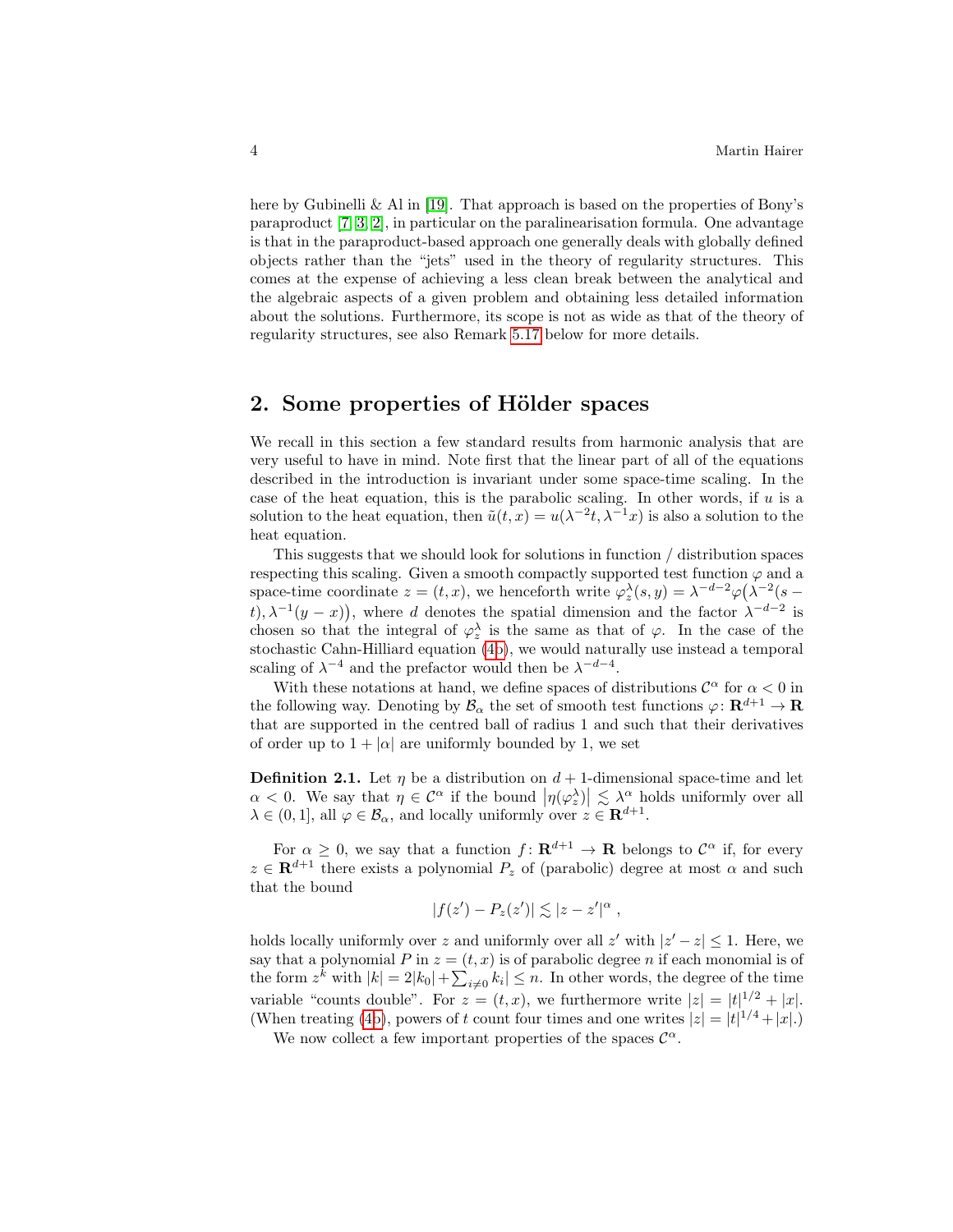2.1. Analytical properties. First, given a function and a distribution (or two distributions) it is natural to ask under what regularity assumptions one can give an unambiguous meaning to their product. It is well-known, at least in the Euclidean case but the extension to the parabolic case is straightforward, that the following result yields a sharp criterion for when, in the absence of any other structural knowledge, one can multiply a function and distribution of prescribed regularity [\[2,](#page-24-2) Thm 2.52].

<span id="page-4-2"></span>**Theorem 2.2.** Let  $\alpha, \beta \neq 0$ . Then, the map  $(f, g) \mapsto f \cdot g$  defined on all pairs of continuous functions extends to a continuous bilinear map from  $C^{\alpha} \times C^{\beta}$  to the space of all distributions if and only if  $\alpha + \beta > 0$ . Furthermore, if  $\alpha + \beta > 0$ , the image of the multiplication operator is  $\mathcal{C}^{\alpha \wedge \beta}$ .

Another important property of these spaces is given by how they transform under convolution with singular kernels. Let  $K: \mathbf{R}^{d+1} \to \mathbf{R}$  be a function that is smooth away from the origin and supported in the centred ball of radius 1. One should think of K as being a truncation of the heat kernel  $\mathcal G$  in the sense that  $\mathcal{G} = K + R$  where R is a smooth space-time function. We then say that K is of order  $\beta$  (in the case of a truncation of the heat kernel one has  $\beta = 2$ ) if one can write  $K = \sum_{n\geq 0} K_n$  for kernels  $K_n$  which are supported in the centred ball of radius  $2^{-n}$  and such that

<span id="page-4-3"></span>
$$
\sup_{z} |D^{k} K_{n}(z)| \lesssim 2^{((d+2) + |k| - \beta)n}, \qquad (6)
$$

for any fixed multiindex k, uniformly in n. Multiplying the heat kernel with a suitable partition of the identity, it is straightforward to verify that this bound is indeed satisfied.

With these notations at hand, one has the following very general Schauder estimate, see for example [\[41,](#page-26-9) [42\]](#page-26-10) for special cases.

<span id="page-4-1"></span>**Theorem 2.3.** Let  $\beta > 0$ , let K be a kernel of order  $\beta$ , and let  $\alpha \in \mathbf{R}$  be such that  $\alpha + \beta \notin \mathbb{N}$ . Then, the convolution operator  $\eta \mapsto K \star \eta$  is continuous from  $\mathcal{C}^{\alpha}$ into  $\mathcal{C}^{\alpha+\beta}$ .

**Remark 2.4.** The condition  $\alpha + \beta \notin \mathbb{N}$  seems somewhat artificial. It can actually be dispensed with by slightly changing the definition of  $\mathcal{C}^{\alpha}$ .

<span id="page-4-0"></span>**2.2. Probabilistic properties.** Let now  $\eta$  be a random distribution, which we define in general as a continuous linear map  $\varphi \mapsto \eta(\varphi)$  from the space of compactly supported smooth test functions into the space of square integrable random variables on some fixed probability space  $(\Omega, \mathbf{P})$ . We say that it satisfies equivalence of moments if, for every  $p \geq 1$  there exists a constant  $C_p$  such that the bound

$$
\mathbf{E}|\eta(\varphi)|^{2p} \leq C_p \big(\mathbf{E}|\eta(\varphi)|^2\big)^p,
$$

holds for uniformly over all test functions  $\varphi$ . This is of course the case if the random variables  $\eta(\varphi)$  are Gaussian, but it also holds if they take values in an inhomogeneous Wiener chaos of fixed order [\[39\]](#page-26-11).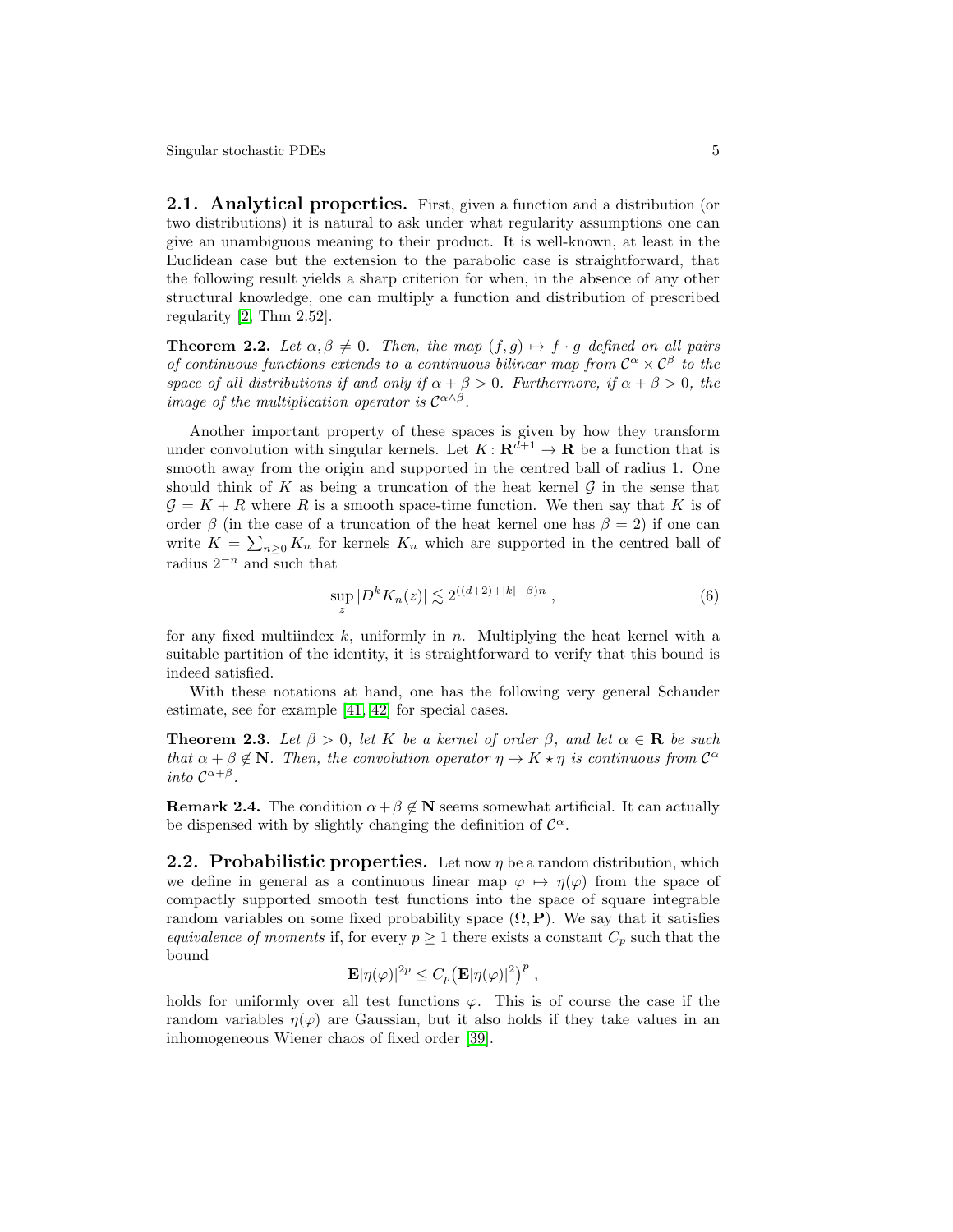Given a stationary random distribution  $\eta$  and a (deterministic) distribution C, we say that  $\eta$  has covariance C if  $\mathbf{E}\eta(\varphi)\eta(\psi) = \langle C \star \varphi, \psi \rangle$ , where  $\langle \cdot, \cdot \rangle$  denotes the  $L^2$ -scalar product. With this notation at hand, space-time white noise  $\xi$  is the Gaussian random distribution on  $\mathbf{R}^{d+1}$  with covariance given by the delta distribution. In other words,  $\xi(\varphi)$  is centred Gaussian for every  $\varphi$  and  $\mathbf{E}\xi(\varphi)\xi(\psi)$  =  $\langle \varphi, \psi \rangle_{L^2}$ .

Similarly to the case of stochastic processes, a random distribution  $\tilde{\eta}$  is said to be a version of  $\eta$  if, for every fixed test function  $\varphi$ ,  $\tilde{\eta}(\varphi) = \eta(\varphi)$  almost surely. One then has the following Kolmogorov criterion, a proof of which can be found for example in [\[23\]](#page-25-0).

<span id="page-5-0"></span>**Theorem 2.5.** Let  $\eta$  be a stationary random distribution satisfying equivalence of moments and such that, for some  $\alpha < 0$ , the bound

$$
\mathbf{E} |\eta(\varphi_z^{\lambda})|^2 \lesssim \lambda^{2\alpha} ,
$$

holds uniformly over  $\lambda \in (0,1]$  and  $\varphi \in \mathcal{B}_{\alpha}$ . Then, for any  $\kappa > 0$ , there exists a  $\mathcal{C}^{\alpha-\kappa}$ -valued random variable  $\tilde{\eta}$  which is a version of  $\eta$ .

From now on, we will make the usual abuse of terminology and not distinguish between different versions of a random distribution.

<span id="page-5-1"></span>**Remark 2.6.** It follows immediately from the scaling properties of the  $L^2$  norm that one can realise space-time white noise as a random variable in  $C^{-\frac{d}{2}-1-\kappa}$  for every  $\kappa > 0$ . This is sharp in the sense that it can not be realised as a random variable in  $\mathcal{C}^{-\frac{d}{2}-1}$ . This is akin to the fact that Brownian motion has sample paths belonging to  $\mathcal{C}^{\alpha}$  for every  $\alpha < \frac{1}{2}$ , but *not* for  $\alpha = \frac{1}{2}$ .

Let now K be a kernel of order  $\beta$  as before, let  $\xi$  be space-time white noise, and set  $\eta = K \star \xi$ . It then follows from either Theorem [2.5](#page-5-0) directly, or from Theorem [2.3](#page-4-1) combined with Remark [2.6,](#page-5-1) that  $\eta$  belongs almost surely to  $\mathcal{C}^{\alpha}$  for every  $\alpha < \beta - \frac{d}{2} - 1$ . We now turn to the question of how to define powers of  $\eta$ . If  $\beta \leq \frac{d}{2} + 1$ ,  $\eta$  is not a random function, so that its powers are in general undefined.

Recall that if  $\xi$  is space-time white noise and  $L^2(\xi)$  denotes the space of squareintegrable random variables that are measurable with respect to the  $\sigma$ -algebra generated by  $\xi$ , then  $L^2(\xi)$  can be decomposed into a direct sum  $L^2(\xi) = \bigoplus_{m \geq 0} \mathcal{H}^m(\xi)$ so that  $\mathcal{H}^0$  contains constants,  $\mathcal{H}^1$  contains random variables of the form  $\bar{\xi}(\varphi)$  with  $\varphi \in L^2$ , and  $\mathcal{H}^m$  contains suitable generalised Hermite polynomials of order m in the elements of  $\mathcal{H}^1$ , see [\[37,](#page-26-12) [39\]](#page-26-11) for details. Elements of  $\mathcal{H}^m$  have a representation by square-integrable kernels of  $m$  variables, and this representation is unique if we impose that the kernel is symmetric under permutation of its arguments. In other words, one has a surjection  $I^{(m)}: L^2(\mathbf{R}^{d+1})^{\otimes m} \to \mathcal{H}^m$  and  $I^{(m)}(L) = I^{(m)}(L')$  if and only if the symmetrisations of  $L$  and  $L'$  coincide.

In the particular case where K is non-singular,  $\eta$  is a random function and its nth power  $\eta^n$  can be represented as

<span id="page-5-2"></span>
$$
\eta^{n}(\varphi) = \sum_{2m < n} P_{m,n} C^{m} I^{(n-2m)}(K_{\varphi}^{(n-2m)}) \,, \tag{7}
$$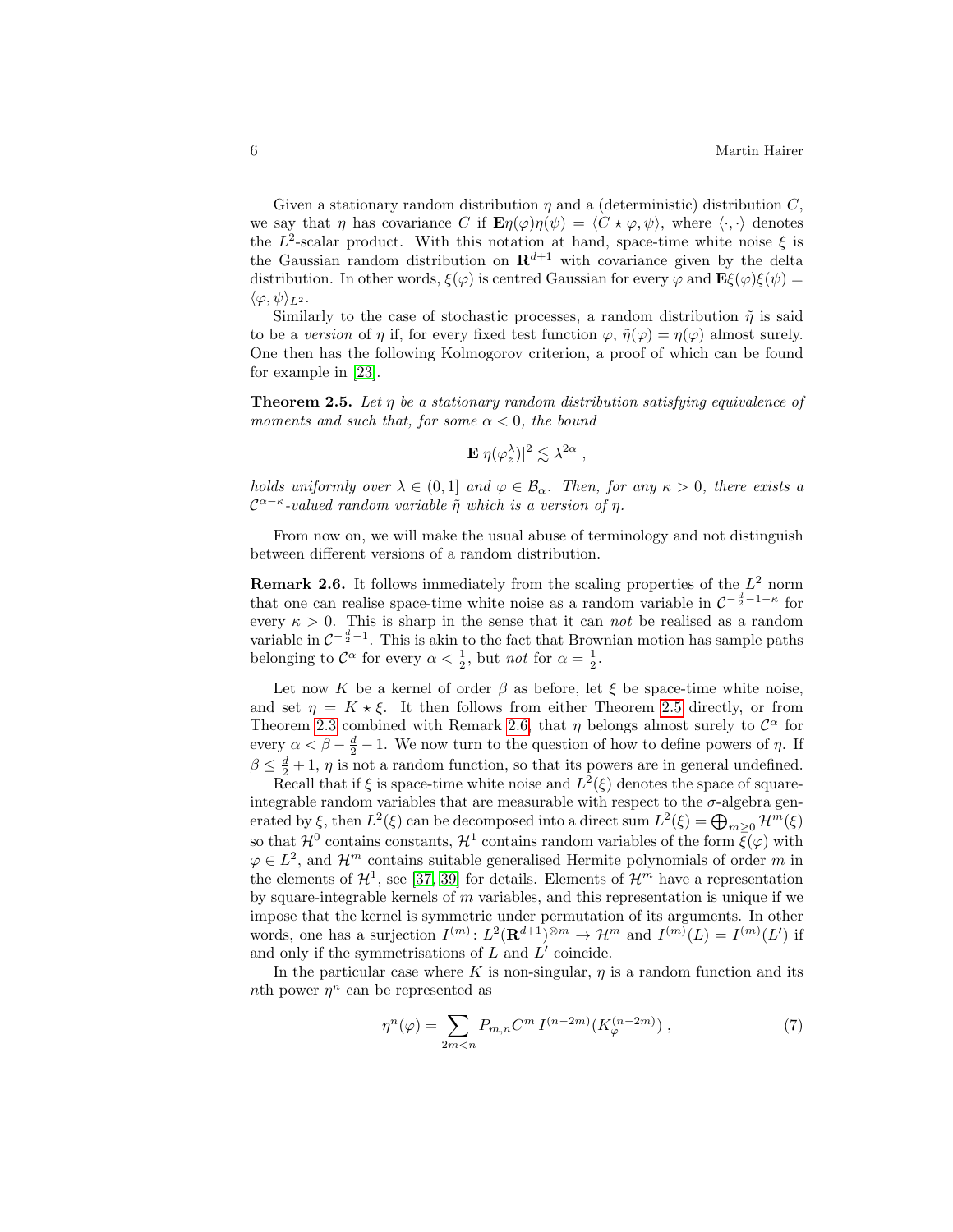where

$$
K_{\varphi}^{(r)}(z_1,\ldots,z_r) := \int K(z-z_1)\cdots K(z-z_r) \varphi(z) dz ,
$$

for some combinatorial factors  $P_{m,n}$ . Here we have set  $C = \int K^2(z) dz$ . A simple calculation then shows that

**Proposition 2.7.** If K is compactly supported, then  $K_{\varphi}^{(n)}$  is square integrable if the function  $(K \star \hat{K})^n$ , where  $\hat{K}(z) = K(-z)$ , is integrable.

We now define the nth Wick power  $\eta^{\diamond n}$  of  $\eta$  as the random distribution given by only keeping the dominant term in [\(7\)](#page-5-2):

$$
\eta^{\diamond n}(\varphi) = I^{(n)}(K_{\varphi}^{(n)}) \ .
$$

By Proposition [2.8,](#page-6-1) this makes sense as soon as  $K \star \hat{K} \in L^{n}(\mathbf{R}^{d+1})$ . One then has the following result, a version of which can be found for example in [\[14\]](#page-25-15).

<span id="page-6-1"></span>**Proposition 2.8.** Let K be a compactly supported kernel of order  $\beta \in \left(\frac{d+2}{2}(1-\alpha)\right)$  $\frac{1}{n}$ ,  $\frac{d+2}{2}$  and let  $\eta = K \star \xi$  as above. Then,  $\eta^{\diamond n}$  is well-defined and belongs almost surely to  $\mathcal{C}^{\alpha}$  for every  $\alpha < (2\beta - d - 2)\frac{n}{2}$ .

Proof. A simple calculation shows that

$$
\left| \left( K \star \hat{K} \right) (z) \right|^n \lesssim |z|^{(2\beta - d - 2)n},
$$

so that  $\|K_{\alpha\lambda}^{(n)}\|$  $\|\psi^{(n)}_{\alpha}\|_{L^2}^2 \lesssim \lambda^{(2\beta-d-2)n}$ . The claim then follows from Theorem [2.5,](#page-5-0) noting that random variables belonging to a Wiener-Itô chaos of finite order satisfy the equivalence of moments.  $\Box$ 

It is important to note that this result is stable: replacing  $K$  by a smoothened kernel  $K_{\varepsilon}$  and letting  $\varepsilon \to 0$  yields convergence in probability of  $\eta_{\varepsilon}^{\otimes n}$  to  $\eta^{\otimes n}$  in  $\mathcal{C}^{\alpha}$ (with  $\alpha$  as in the statement of the proposition) for most "reasonable" choices of  $K_{\varepsilon}$ . Furthermore, for fixed  $\varepsilon > 0$ , one has an explicit formula relating  $\eta_{\varepsilon}^{\diamond n}$  to  $\eta_{\varepsilon}$ :

<span id="page-6-2"></span>
$$
\eta_{\varepsilon}^{\diamond n}(z) = H_n(\eta_{\varepsilon}(z), C_{\varepsilon}), \qquad (8)
$$

where the rescaled Hermite polynomials  $H_n(\cdot, C)$  are related to the standard Hermite polynomials by  $H_n(u, C) = C^{n/2} H_n(C^{-1/2}u)$  and we have set  $C_{\varepsilon}$  =  $\int K^2_{\varepsilon}(z)\,dz.$ 

## <span id="page-6-0"></span>3. General methodology

The general methodology for providing a robust meaning to equations of the type presented in the introduction is as follows. We remark that the main reason why these equations seem to be ill-posed is that there is no canonical way of multiplying arbitrary distributions. The distributions appearing in our setting are however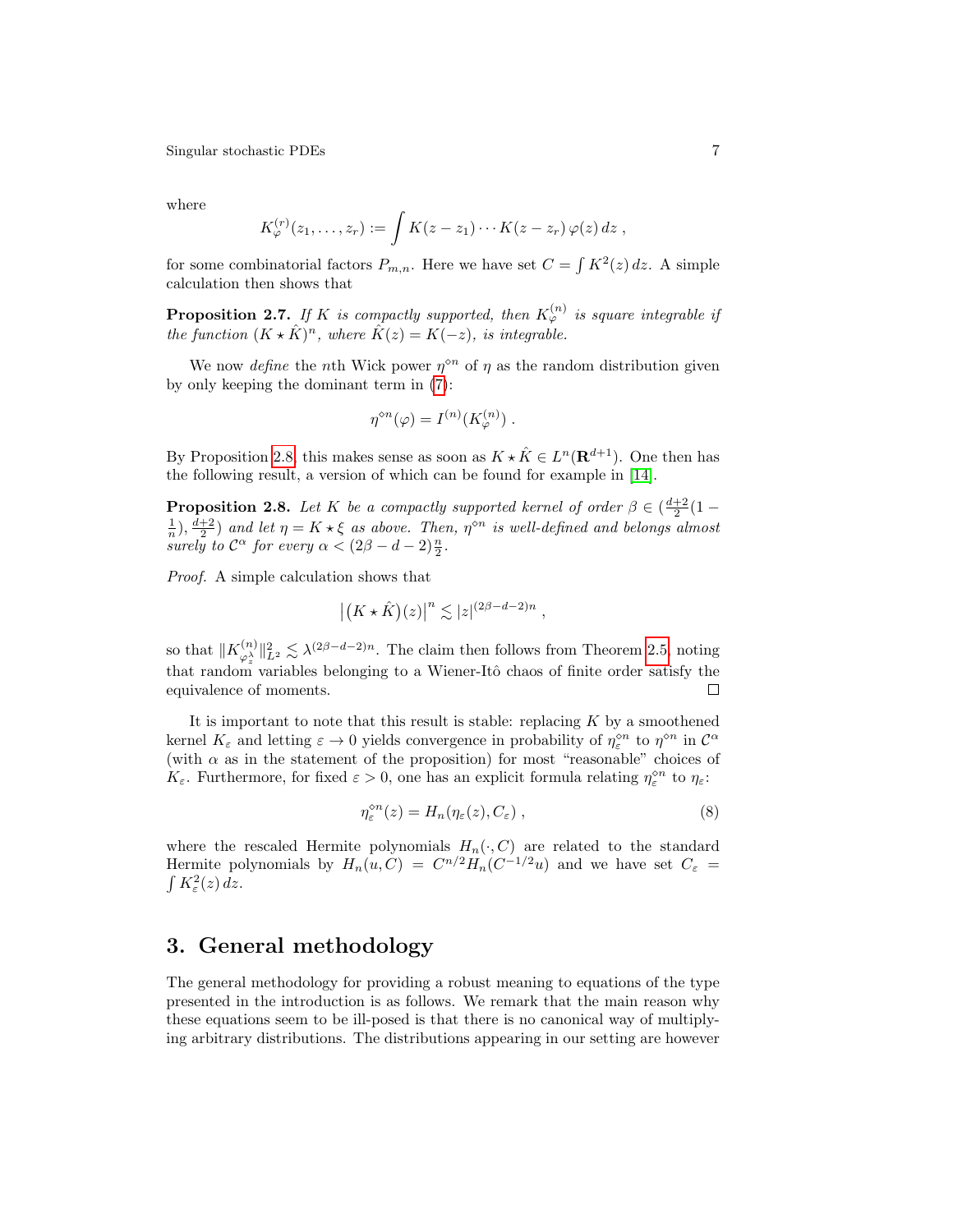not arbitrary. For instance, one would expect solutions to semilinear equations of this type to locally "look like" the solutions to the corresponding linear problems. This is because, unlike hyperbolic or dispersive equations, parabolic (or elliptic) equations to not transport singularities. This gives hope that if one could somehow make sense of the nonlinearity, when applied to the solution to the linearised equation (which is a Gaussian process and therefore amenable to explicit calculations), then one could maybe give meaning to the equations themselves.

<span id="page-7-0"></span>**3.1. The Da Prato-Debussche trick.** In some situations, one can apply this idea directly, and this was originally exploited in the series of articles [\[10,](#page-25-8) [11,](#page-25-9) 12. Let us focus on the example of the dynamical  $\Phi^4$  model in dimension 2, which is formally given by

$$
\partial_t \Phi = \Delta \Phi + C\Phi - \Phi^3 + \xi ,
$$

where  $\xi$  is (spatially periodic) space-time white noise in space dimension 2.

Let now  $\xi_{\varepsilon}$  denote a smoothened version of  $\xi$  given for example by  $\xi_{\varepsilon} = \rho_{\varepsilon} * \xi$ , where  $\rho_{\varepsilon}(t,x) = \varepsilon^{-4} \rho(\varepsilon^{-2}t, \varepsilon^{-1}x)$ , for some smooth compactly supported spacetime mollifier  $\rho$ . In this case, denoting again by K a cut-off version of the heat kernel and noting that  $K$  is of order 2 (and therefore also of every order less than 2), it is immediate that  $\eta = K \star \xi$  satisfies the assumptions of Proposition [2.8](#page-6-1) for every integer n.

In view of [\(8\)](#page-6-2), this suggests that it might be possible to show that the solutions to

<span id="page-7-1"></span>
$$
\partial_t \Phi_{\varepsilon} = \Delta \Phi_{\varepsilon} + 3C_{\varepsilon} \Phi_{\varepsilon} - \Phi_{\varepsilon}^3 + \xi_{\varepsilon}
$$
  
=  $\Delta \Phi_{\varepsilon} - H_3(\Phi_{\varepsilon}, C_{\varepsilon}) + \xi_{\varepsilon}$ , (9)

with  $C_{\varepsilon} = \int K_{\varepsilon}^{2}(z) dz$  as above, where  $K_{\varepsilon} = \rho_{\varepsilon} * K$ , converge to a distributional limit as  $\varepsilon \to 0$ . This is indeed the case, and the argument goes as follows. Writing  $\eta_{\varepsilon} = K_{\varepsilon} \star \xi$  and  $v_{\varepsilon} = \Phi_{\varepsilon} - \eta_{\varepsilon}$  with  $\Phi_{\varepsilon}$  the solution to [\(9\)](#page-7-1), we deduce that  $v_{\varepsilon}$  solves the equation

$$
\partial_t v_{\varepsilon} = \Delta v_{\varepsilon} - H_3(\eta_{\varepsilon} + v_{\varepsilon}, C_{\varepsilon}) + R_{\varepsilon} ,
$$

for some smooth function  $R_{\varepsilon}$  that converges to a smooth limit R as  $\varepsilon \to 0$ . We then use elementary properties of Hermite polynomials to rewrite this as

$$
\partial_t v_{\varepsilon} = \Delta v_{\varepsilon} - \left( H_3(\eta_{\varepsilon}, C_{\varepsilon}) + 3v_{\varepsilon} H_2(\eta_{\varepsilon}, C_{\varepsilon}) + 3v_{\varepsilon}^2 \eta_{\varepsilon} + v_{\varepsilon}^3 \right) + R_{\varepsilon}
$$
  
=  $\Delta v_{\varepsilon} - (\eta_{\varepsilon}^{\otimes 3} + 3v_{\varepsilon} \eta_{\varepsilon}^{\otimes 2} + 3v_{\varepsilon}^2 \eta_{\varepsilon} + v_{\varepsilon}^3) + R_{\varepsilon}.$ 

By Proposition [2.8](#page-6-1) (and the remarks that follow), we see that  $\eta_{\varepsilon}^{\diamond n}$  converges in probability to a limit  $\eta^{\diamond n}$  in every space  $\mathcal{C}^{\alpha}$  for  $\alpha < 0$ . We can then *define* a random distribution  $\Phi$  by  $\Phi = \eta + v$ , where v is the solution to

<span id="page-7-2"></span>
$$
\partial_t v = \Delta v - \left(\eta^{\diamond 3} + 3v\eta^{\diamond 2} + 3v^2\eta + v^3\right) + R \,. \tag{10}
$$

As a consequence of Theorem [2.3](#page-4-1) (combined with additional estimates showing that the  $\mathcal{C}^{\gamma}$ -norm of  $K \star (f \mathbf{1}_{t>0})$  is small over short times provided that  $f \in \mathcal{C}^{\alpha}$ for  $\alpha \in (-2,0)$  and  $\gamma < \alpha + \beta$ , it is relatively easy to show that [\(10\)](#page-7-2) has local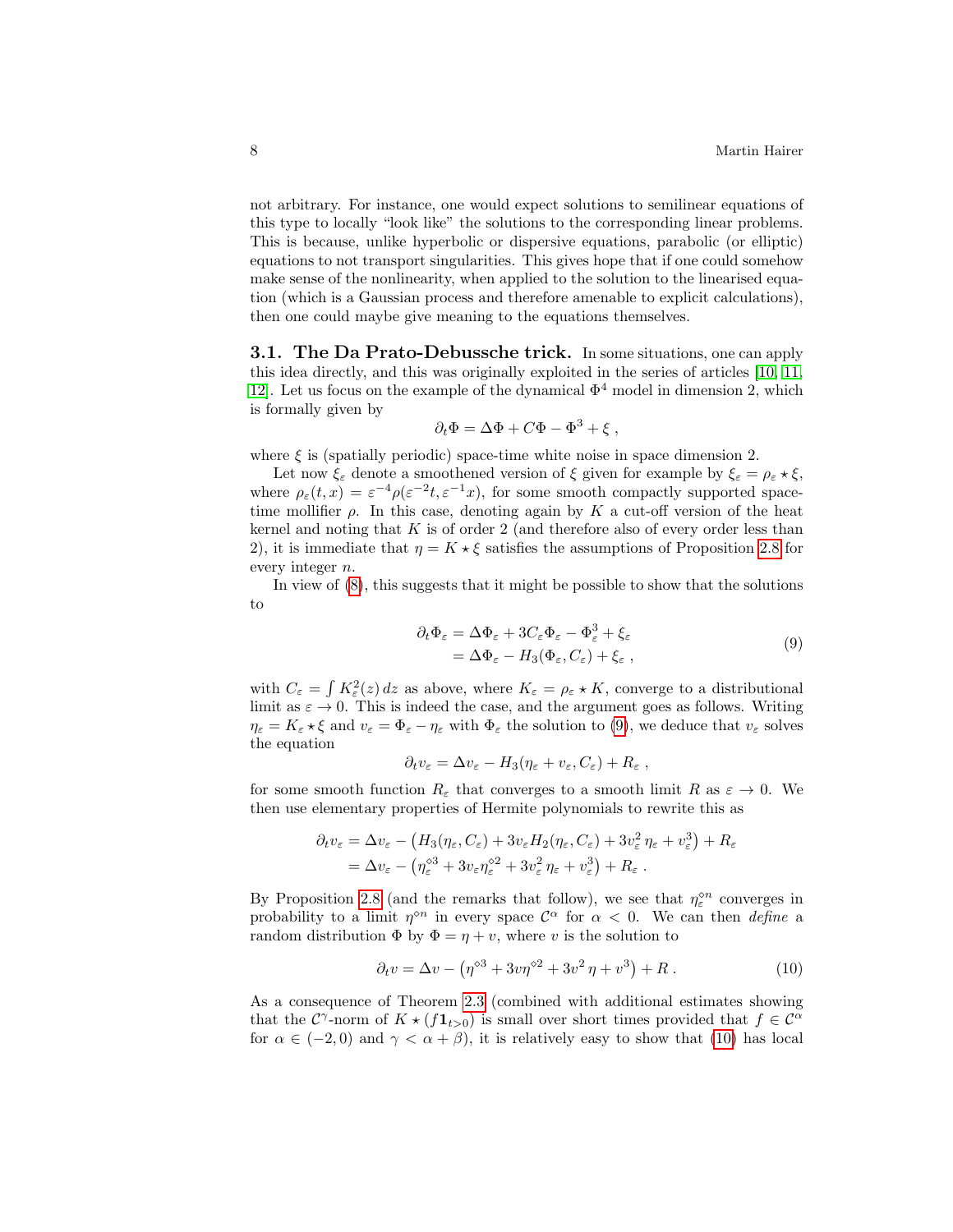solutions, and that these solutions are robust with respect to approximations of  $\eta^{\diamond n}$ in  $\mathcal{C}^{\alpha}$  for  $\alpha$  sufficiently close to 0. In particular, this shows that one has  $\Phi_{\varepsilon} \to \Phi$ in probability, at least locally in time for short times.

**Remark 3.1.** The dynamical  $\Phi^4$  model in dimension 2 was previously constructed in [\[1\]](#page-24-1) (see also the earlier work [\[31\]](#page-26-13) where a related but different process was constructed), but that construction relied heavily on a priori knowledge about its invariant measure and it was not clear how robust the construction was with respect to perturbations.

3.2. Breakdown of the argument and a strategy to rescue it. While the argument outlined above works very well for a number of equations, it unfortunately breaks down for the equations mentioned in the introduction. Indeed, consider again [\(4a\)](#page-1-1), but this time in space dimension  $d = 3$ . In this case, one has  $\eta \in C^{-\frac{1}{2} - \kappa}$  for every  $\kappa > 0$  and, by Proposition [2.8,](#page-6-1) one can still make sense of  $\eta^{\diamond n}$  for  $n < 5$ . One could therefore hope to define again a solution  $\Phi$  by setting  $\Phi = \eta + v$  with v the solution to [\(10\)](#page-7-2). Unfortunately, this is doomed to failure: since  $\eta^{\diamond 3} \in C^{-\frac{3}{2}-\kappa}$  (but no better), one can at best hope to have  $v \in C^{\frac{1}{2}-\kappa}$ . As a consequence, both products  $v \cdot \eta^{\diamond 2}$  and  $v^2 \cdot \eta$  fall outside of the scope of Theorem [2.2](#page-4-2) and we cannot make sense of [\(10\)](#page-7-2).

One might hope at this stage that the Da Prato-Debussche trick could be iterated to improve things: identify the "worst" term in the right hand side of [\(10\)](#page-7-2), make sense of it "by hand", and try to obtain a well-posed equation for the remainder. While this strategy can indeed be fruitful and allows us to deal with slightly more singular problems, it turns out to fail in this situation. Indeed, no matter how many times we iterate this trick, the right hand side of the equation for the remainder v will always contain a term proportional to  $v \cdot \eta^{\diamond 2}$ . As a consequence, one can *never* hope to obtain a remainder of regularity better than  $C^{1-\kappa}$  which, since  $\eta^{\circ 2} \in C^{-1-\kappa}$ , shows that it is not possible to obtain a well-posed equation by this method. See also Remark [5.17](#page-24-0) below for a more systematic explanation of when this trick fails.

In some cases, one does not even know how to get started: consider the class of "classical" one-dimensional stochastic PDEs given by

<span id="page-8-0"></span>
$$
\partial_t u = \partial_x^2 u + f(u) + g(u)\xi , \qquad (11)
$$

where  $\xi$  denotes space-time white noise,  $f$  and  $g$  are fixed smooth functions from **R** to **R**, and the spatial variable x takes values on the circle. Then, we know in principle how to use Itô calculus to make sense of  $(11)$  by rewriting it as an integral equation and interpreting the integral against  $\xi$  as an Itô integral, see [\[13\]](#page-25-16). However, this notion of solution is not very robust under approximations since space-time regularisations of the driving noise  $\xi$  typically destroy the probabilistic structure required for Itô integration. This is in contrast to the solution theory sketched in Section [3.1](#page-7-0) which was very stable under approximations of the driving noise, even though it required suitable adjustments to the equation itself. Unfor-tunately, the argument of Section [3.1](#page-7-0) (try to find some function / distribution  $\eta$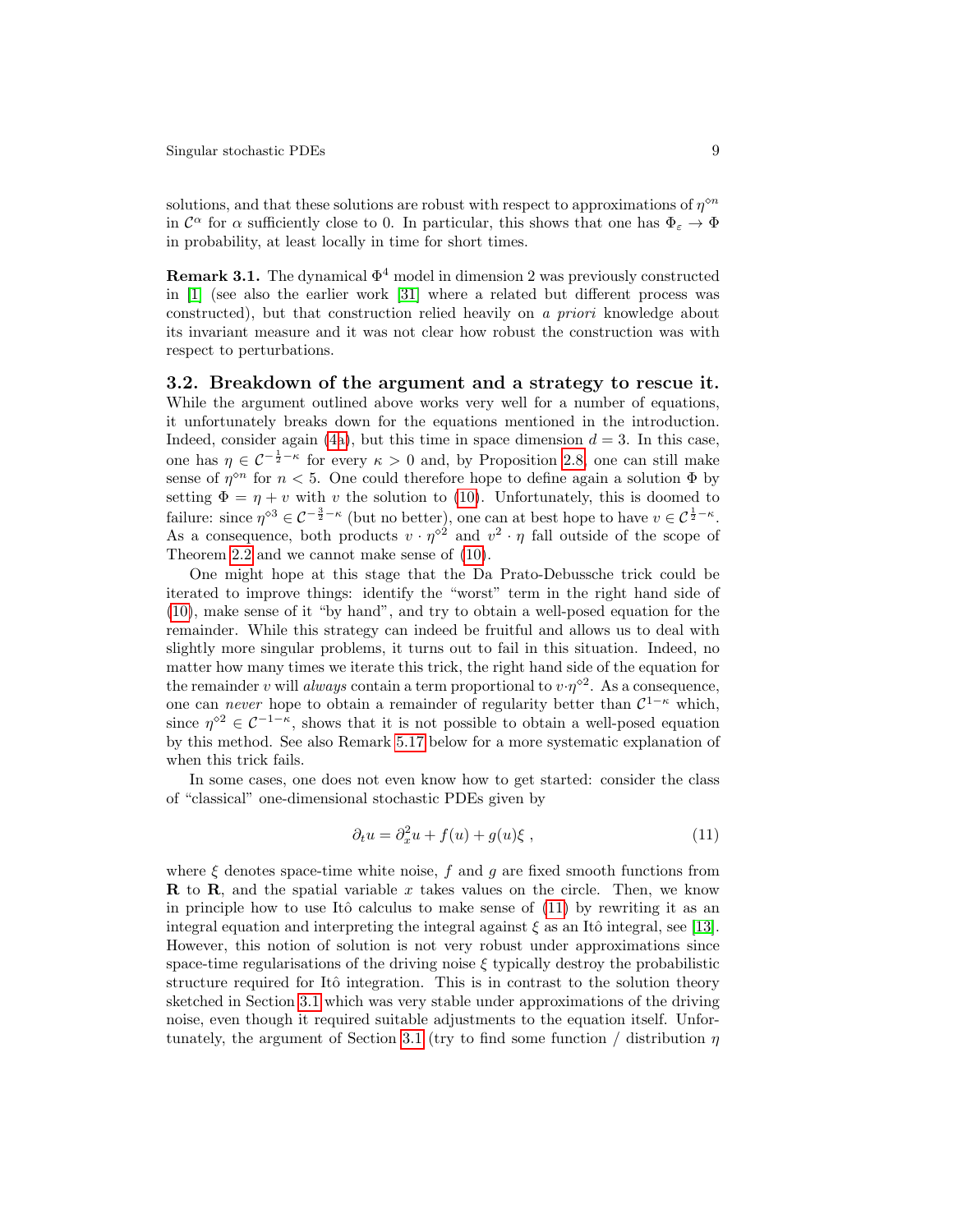so that  $v = u - \eta$  has better regularity properties and then obtain a well-posed equation for  $v$ ) appears to break down completely.

The main idea now is that even though we may not be able to find a global object  $\eta$  so that  $u - \eta$  has better regularity, it might be possible to find a *local* object that does the trick at any one point. More precisely, setting  $\eta = K \star \xi$ as above (this time  $\eta$  is a Hölder continuous function in  $C^{\frac{1}{2}-\kappa}$  for every  $\kappa > 0$  by Theorems [2.3](#page-4-1) and [2.5\)](#page-5-0), one would expect solutions to [\(11\)](#page-8-0) to be well approximated by

<span id="page-9-1"></span>
$$
u(z') \approx u(z) + g(u(z)) (\eta(z') - \eta(z)) . \tag{12}
$$

The intuition is that since  $K$  is regular everywhere except at the origin, convolution with  $K$  is "almost" a local operator, modulo more regular parts. Since, near any fixed point z, we would expect  $g(u)\xi$  to "look like"  $g(u(z))\xi$  this suggests that near that point z, the function  $K \star (g(u)\xi)$  should "look like"  $g(u(z))\eta$ , which is what [\(12\)](#page-9-1) formalises.

Note that this looks very much like a first-order Taylor expansion, but with  $\eta(z') - \eta(z)$  playing the role of the linear part  $z' - z$ . If we assume that [\(12\)](#page-9-1) yields a good approximation to  $u$ , then one would also expect that

$$
g(u(z')) \approx g(u(z)) + g'(u(z))g(u(z))(\eta(z') - \eta(z)),
$$

so that  $g(u)$  has again a "first-order Taylor expansion" of the same type as the one for u. One could then hope that if we know somehow how to multiply  $\eta$  with  $\xi$ , this knowledge could be leveraged to define the product between  $q(u)$  and  $\xi$  in a robust way. It turns out that this is *not* quite enough for the situation considered here. However, this general strategy turns out to be very fruitful, provided that we also control higher-order local expansions of u, and this is precisely what the theory of regularity structures formalises [\[23,](#page-25-0) [26\]](#page-26-14). In particular, besides being applicable to [\(11\)](#page-8-0), it also applies to all of the equations mentioned in the introduction.

#### <span id="page-9-0"></span>4. Regularity structures

We now describe a very general framework in which one can formulate "Taylor expansions" of the type [\(12\)](#page-9-1). We would like to formalise the following features of Taylor expansions. First, the coefficients of a Taylor expansion (i.e. the value and derivatives of a given function in the classical case or the coefficients  $u(z)$  and  $g(u(z))$  in the case [\(12\)](#page-9-1)) correspond to terms of different degree / homogeneity and should therefore naturally be thought of as elements in some graded vector space. Second, an expansion around a given point can be reexpanded around a different point at the expense of changing coefficients, like so:

$$
a \cdot 1 + b \cdot x + c \cdot x^2 = (a + bh + ch^2) \cdot 1 + (b + 2ch) \cdot (x - h) + c \cdot (x - h)^2,
$$
  

$$
u \cdot 1 + g(u) \cdot (\eta(z') - \eta(z)) = (u + g(u)(\eta(z'') - \eta(z))) \cdot 1 + g(u) \cdot (\eta(z') - \eta(z'')).
$$

Lastly, we see from these expressions that if we order coefficients by increasing homogeneity, then the linear transformation performing the reexpansion has an upper triangular structure with the identity on the diagonal.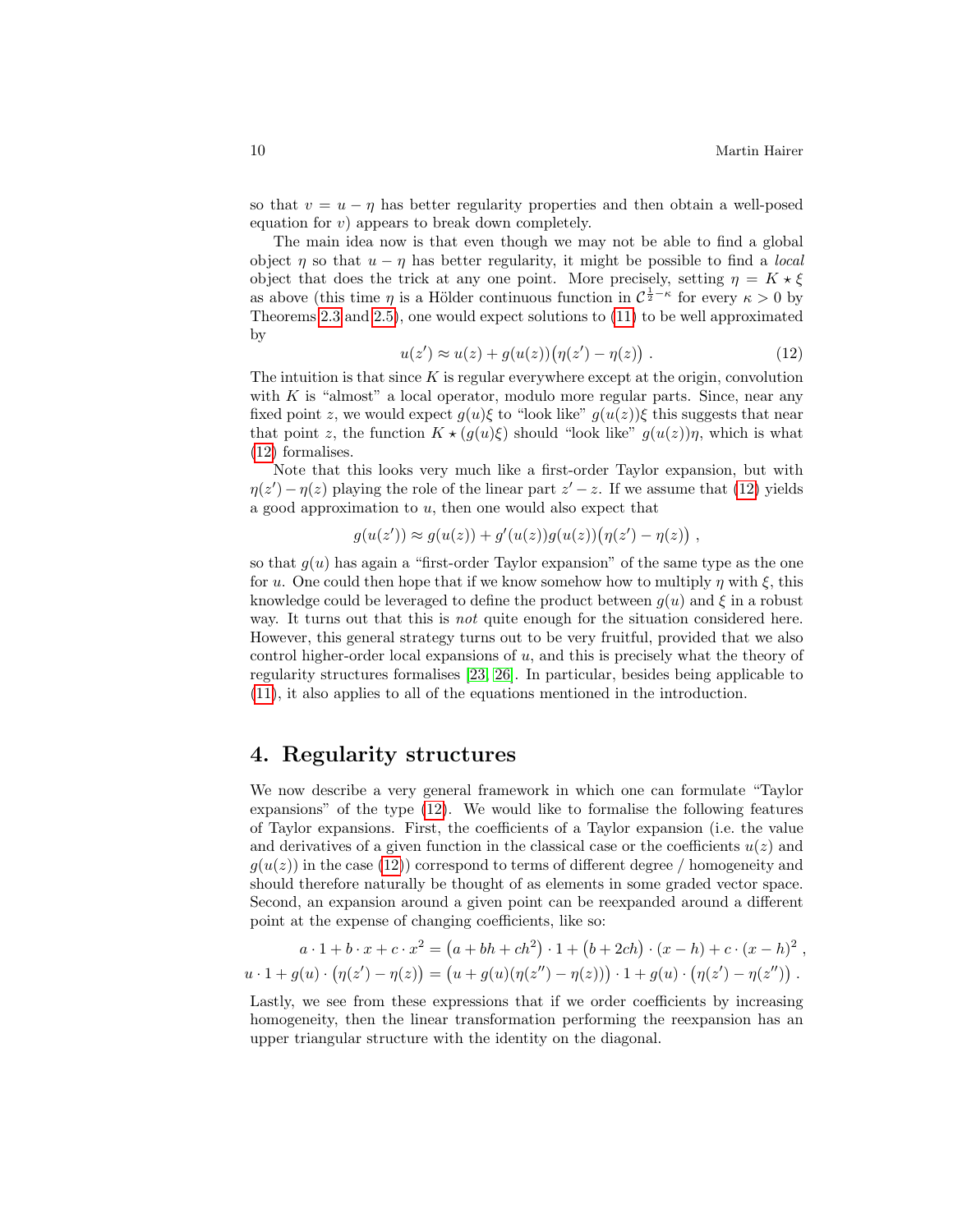<span id="page-10-1"></span>4.1. Basic definitions. The properties just discussed are reflected in the following algebraic structure.

<span id="page-10-2"></span>**Definition 4.1.** A regularity structure  $\mathcal{T} = (A, T, G)$  consists of the following elements:

- 1. A discrete index set  $A \subset \mathbf{R}$  such that  $0 \in A$  and A is bounded from below.
- 2. A model space  $T = \bigoplus_{\alpha \in A} T_{\alpha}$ , with each  $T_{\alpha}$  a Banach space; elements in  $T_{\alpha}$ are said to have *homogeneity*  $\alpha$ . Furthermore  $T_0$  is one-dimensional and has a distinguished basis vector 1. Given  $\tau \in T$ , we write  $\|\tau\|_{\alpha}$  for the norm of its component in  $T_{\alpha}$ .
- 3. A *structure group*  $G$  of (continuous) linear operators acting on  $T$  such that, for every  $\Gamma \in G$ , every  $\alpha \in A$ , and every  $\tau_{\alpha} \in T_{\alpha}$ , one has

<span id="page-10-3"></span>
$$
\Gamma \tau_{\alpha} - \tau_{\alpha} \in T_{<\alpha} := \bigoplus_{\beta < \alpha} T_{\beta} . \tag{13}
$$

Furthermore,  $\Gamma$ **1** = **1** for every  $\Gamma \in G$ .

The prime example of a regularity structure one should keep in mind is the one associated to Taylor polynomials on space-time  $\mathbb{R}^{d+1}$ . In this case, the space T is given by all polynomials in  $d+1$  indeterminates  $X_0, \ldots, X_d$ , with  $X_0$  representing the "time" coordinate. It comes with a canonical basis given by all monomials of the type  $X^k = X_0^{k_0} \cdots X_d^{k_d}$  with k an arbitrary multiindex. The basis vector 1 is the one corresponding to the zero multiindex. The space  $T$  has a natural grading by postulating that the homogeneity of  $X^k$  is  $|k| = 2k_0 + \sum_{i \neq 0} k_i$  and a natural norm by postulating that  $||X^k|| = 1$ . In the case of the polynomial regularity structure, the structure group G is simply given by  $\mathbf{R}^{d+1}$ , endowed with addition, and acting on monomials by

<span id="page-10-0"></span>
$$
\hat{\Gamma}_h X^k = (X - h)^k = (X_0 - h_0)^{k_0} \cdots (X_d - h_d)^{k_d} . \tag{14}
$$

It is immediate that all axioms of a regularity structure are satisfied in this case.

In the case of polynomials, there is a natural "realisation" of the structure  $\mathscr T$ at each space-time point  $z$ , which is obtained by turning an abstract polynomial into the corresponding concrete polynomial (viewed now as a real-valued function on  $\mathbf{R}^{d+1}$ ) based at z. In other words, we naturally have a family of linear maps  $\Pi_z: T \to \mathcal{C}^\infty(\mathbf{R}^d)$  given by

$$
\left(\Pi_z X^k\right)(z') = (z'_0 - z_0)^{k_0} \cdots (z'_d - z_d)^{k_d} . \tag{15}
$$

It is immediate that the group G transforms these maps into each other in the sense that  $\Pi_z \hat{\Gamma}_h = \Pi_{z+h}$ . It is furthermore an immediate consequence of the scaling properties of monomials that the maps  $\Pi_z$  and the representation  $h \mapsto \hat{\Gamma}_h$ of  $\mathbf{R}^{d+1}$  are "compatible" with our grading for the model space T. More precisely, one has

$$
\langle \varphi^{\lambda}_{z}, \Pi_{z} X^{k} \rangle = \lambda^{|k|} \langle \varphi, \Pi_{0} X^{k} \rangle , \qquad \|\hat{\Gamma}_{h} X^{k}\|_{\ell} = C_{k, \ell} |h|^{|k| - \ell} ,
$$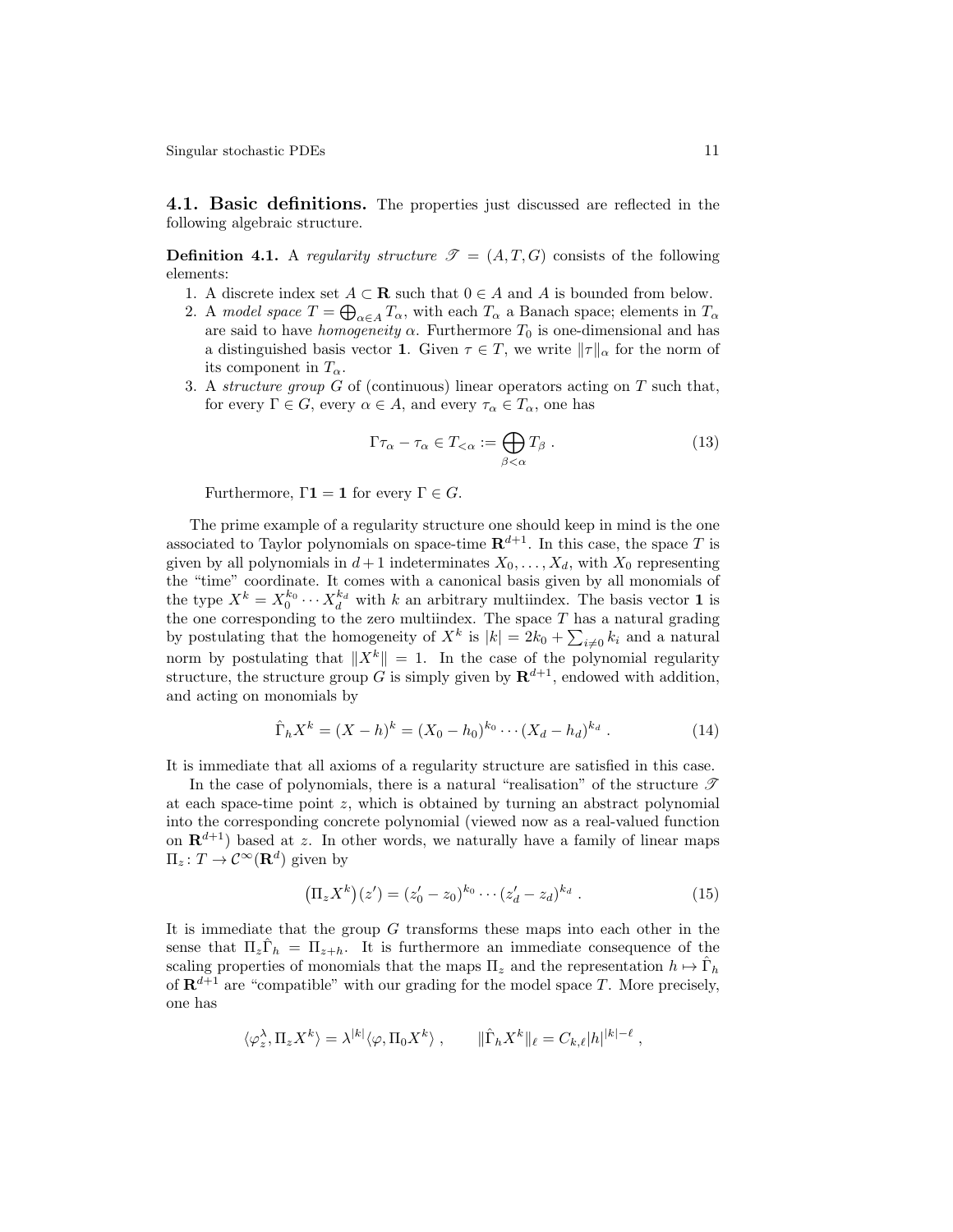for some constants  $C_{k,\ell}$  and every  $\ell \leq |k|$ . Here,  $\langle \cdot, \cdot \rangle$  denotes again the usual  $L^2$ -scalar product.

These observations suggest the following definition of a "model" for  $\mathscr{T}$ , where we impose properties similar to the ones we just found for the polynomial model. A model always requires the specification of an ambient space, together with a possibly inhomogeneous scaling. For definiteness, we will fix our ambient space to be  $\mathbf{R}^{d+1}$  endowed with the parabolic scaling as above. We also denote by S' the space of all distributions (the letter  $D$  is reserved for a different usage below). We also denote by  $L(E, F)$  the set of all continuous linear maps between the topological vector spaces  $E$  and  $F$ .

<span id="page-11-0"></span>**Definition 4.2.** Given a regularity structure  $\mathcal{T}$ , a model for  $\mathcal{T}$  consists of maps

$$
\mathbf{R}^{d+1} \ni z \mapsto \Pi_z \in L(T, \mathcal{S}'), \qquad \mathbf{R}^{d+1} \times \mathbf{R}^{d+1} \ni (z, z') \mapsto \Gamma_{zz'} \in G,
$$

satisfying the algebraic compatibility conditions

<span id="page-11-2"></span><span id="page-11-1"></span>
$$
\Pi_z \Gamma_{zz'} = \Pi_{z'}, \qquad \Gamma_{zz'} \circ \Gamma_{z'z''} = \Gamma_{zz''} , \qquad (16)
$$

as well as the analytical bounds

$$
|\langle \Pi_z \tau, \varphi_z^{\lambda} \rangle| \lesssim \lambda^{\alpha} \|\tau\| , \qquad \|\Gamma_{zz'} \tau\|_{\beta} \lesssim |z - z'|^{\alpha - \beta} \|\tau\| . \tag{17}
$$

Here, the bounds are imposed uniformly over all  $\tau \in T_{\alpha}$ , all  $\beta < \alpha \in A$ , and all test functions  $\varphi \in \mathcal{B}_r$  with  $r = \inf A$ , and locally uniformly in z and z'.

**Remark 4.3.** These definitions suggest a natural topology for the space  $\mathcal{M}$  of all models for a given regularity structure, generated by the following family of pseudo-metrics indexed by compact sets  $K$ :

$$
\sup_{z \in K} \Big( \sup_{\varphi,\lambda,\alpha,\tau} \lambda^{-\alpha} |\langle \Pi_z \tau - \bar{\Pi}_z \tau, \varphi_z^{\lambda} \rangle| + \sup_{|z-z'| \le 1} \sup_{\alpha,\beta,\tau} |z-z'|^{\beta-\alpha} \|\Gamma_{zz'} \tau - \bar{\Gamma}_{zz'} \tau\|_{\beta} \Big) . \tag{18}
$$

Here the inner suprema run over the same sets as before, but with  $\|\tau\| = 1$ .

**4.2. Hölder classes.** It is clear from the above discussion that if  $\mathscr{T}$  is the polynomial structure,  $\Pi$  is defined as in [\(25\)](#page-17-0), and  $\Gamma_{zz'} = \hat{\Gamma}_{z'-z}$  with  $\hat{\Gamma}_h$  as in [\(14\)](#page-10-0), then  $(\Pi, \Gamma)$  is a model for  $\mathscr T$  in the sense of Definition [4.2.](#page-11-0) Given an arbitrary regularity structure  $\mathscr T$  and an arbitrary model  $(\Pi, \Gamma)$ , it is now natural to define the corresponding "Hölder spaces" as spaces of distributions that can locally (near any space-time point z) be approximated by  $\Pi_z \tau$  for some  $\tau \in T$ . This would be the analogue to the statement that a smooth function is one that can locally be approximated by a polynomial.

There is however one major difference with the case of smooth functions. It is of course the case that if  $f$  is smooth, then the coefficients of the Taylor expansion of f at any point are uniquely determined by the behaviour of  $f$  in the vicinity of that point. This is in general not the case anymore in the context of the framework we just described. To appreciate this fact, consider the following example. Fix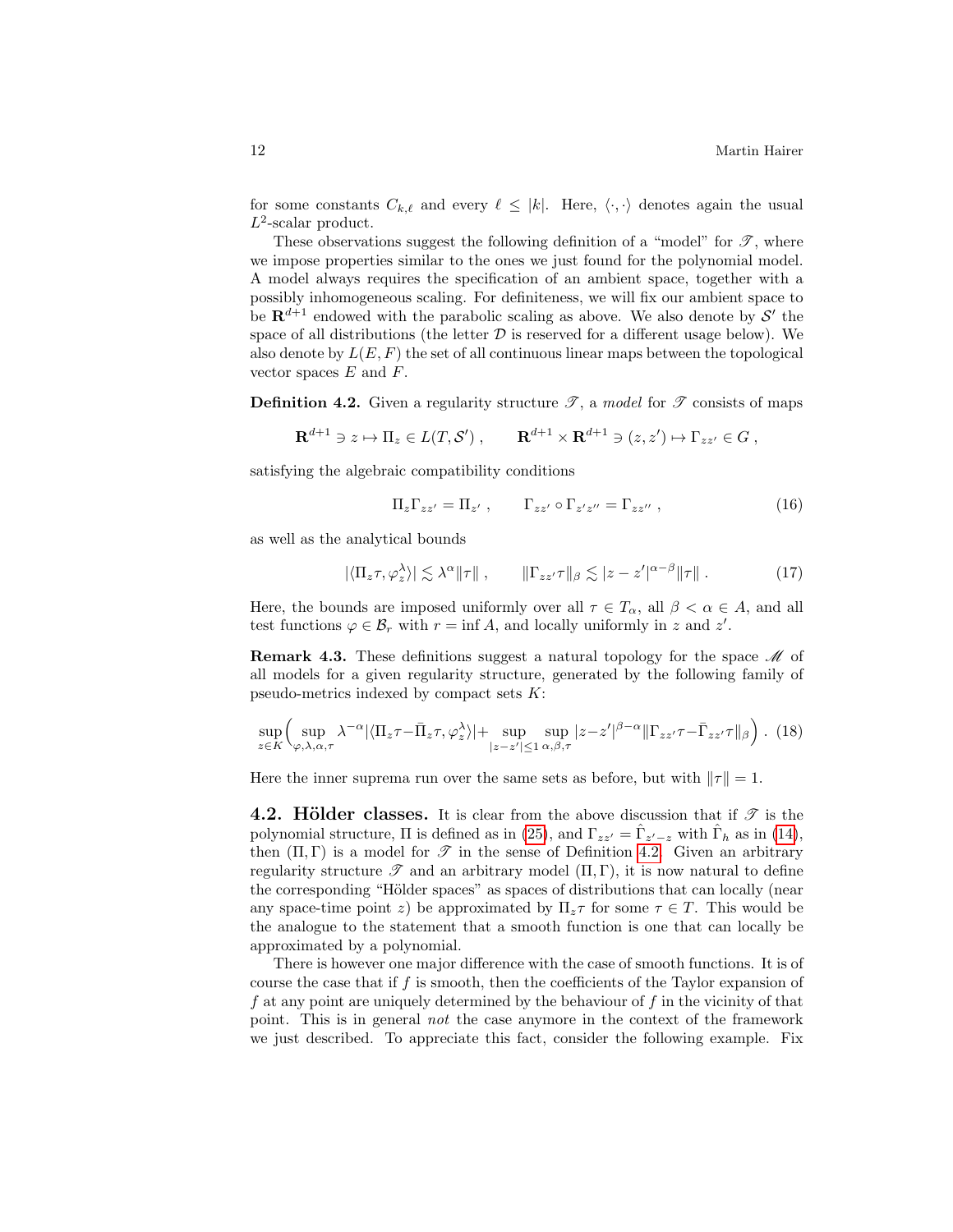$\alpha \in (0,1)$  and  $m \in \mathbb{N}$ , and take for  $\mathscr{T}$  the regularity structure where  $A = \{0, \alpha\},\$  $T_0 \cong \mathbf{R}$  with basis vector  $\mathbf{1}, T_\alpha \cong \mathbf{R}^m$  with basis vectors  $(e_i)_{i \leq m}$ , and structure group  $G \cong \mathbf{R}^m$  acting on T via  $\hat{\Gamma}_h e_i = e_i - h_i \mathbf{1}$ . Let then W be an  $\mathbf{R}^m$ -valued  $\alpha$ -Hölder continuous function defined on the ambient space and set

$$
\Pi_z \mathbf{1} = 1
$$
,  $(\Pi_z e_i)(z') = W_i(z') - W_i(z)$ ,  $\Gamma_{zz'} = \hat{\Gamma}_{W(z) - W(z')}$ .

Again, it is straightforward to verify that this does indeed define a model for  $\mathscr{T}$ . In fact, setting  $m = 1$  and  $W = \eta$ , this is precisely the structure one would use to formalise the expansion [\(12\)](#page-9-1).

Let now  $F: \mathbb{R}^m \to \mathbb{R}$  be a smooth function and consider the function f on the ambient space given by  $f(z) = F(W(z))$ . For any z, we furthermore set

$$
T \ni \hat{f}(z) = F(W(z)) \mathbf{1} + \sum_{i=1}^{m} (\partial_i F)(W(z)) e_i.
$$

It then follows immediately from the usual Taylor expansion of  $F$  and the definition of the model  $(\Pi, \Gamma)$  that one has the bound

<span id="page-12-0"></span>
$$
\left|f(z') - \left(\Pi_z \hat{f}(z)\right)(z')\right| \lesssim |z - z'|^{2\alpha} ,\qquad (19)
$$

so that in this context and with respect to this specific model, the function  $f$ behaves as if it were of class  $\mathcal{C}^{2\alpha}$  with "Taylor series" given by  $\hat{f}$ . In the case where the underlying space is one-dimensional, this is precisely the insight exploited in the theory of rough paths [\[35,](#page-26-15) [36,](#page-26-16) [16\]](#page-25-17) in order to develop a pathwise approach to stochastic calculus. More specifically, the perspective given here (i.e. controlling functions via analogues to Taylor expansion) is that of the theory of controlled rough paths developed in [\[18\]](#page-25-5).

It is now very natural to ask whether, just like in the case of smooth functions, a bound of the type [\(19\)](#page-12-0) is sufficient to uniquely specify  $f(z)$  for every point z. Unfortunately, the answer to this question is that "it depends". The reason is that while [\(17\)](#page-11-1) imposes an upper bound on the behaviour of  $\Pi_z$  in the vicinity of z, it does not impose any corresponding lower bound. For example,  $W \equiv 0$ is an  $\alpha$ -Hölder continuous function that we could have used to build our model. In that case, the value of the  $e_i$ -component in  $\hat{f}$  is completely irrelevant for [\(19\)](#page-12-0), so that uniqueness of the "Taylor series" fails. Suppose on the other hand that the underlying space is one-dimensional, that  $\alpha \in (\frac{1}{4}, \frac{1}{2})$ , and that W is a typical sample path of a Brownian trajectory. In this case it was shown in [\[27,](#page-26-17) Thm 3.4] that a bound of the type [\(19\)](#page-12-0) is indeed sufficient to uniquely determine all the coefficients of  $\hat{f}$  (at least for almost all Brownian trajectories).

**Remark 4.4.** The fact that  $\hat{f}$  is uniquely determined by f in the Brownian case can be interpreted as an analogue to the fact that the Doob-Meyer decomposition of a semimartingale is unique. Since the statement given in [\[27\]](#page-26-17) is quantitative, it can be interpreted as a deterministic analogue to Norris's lemma, of which various incarnations can be found in [\[6,](#page-25-18) [33,](#page-26-18) [38\]](#page-26-19).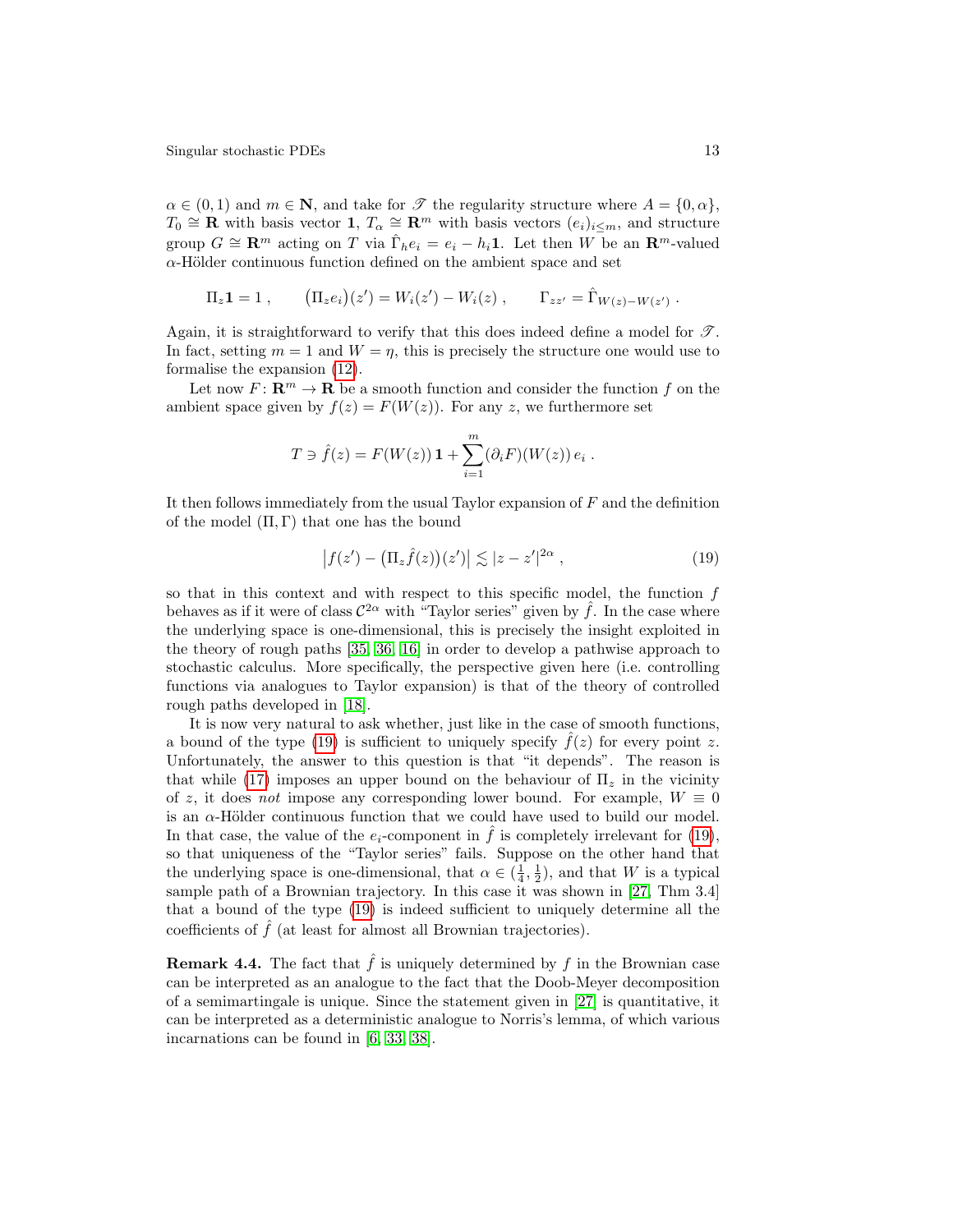Consider now a sequence  $W^{\varepsilon}$  of smooth (random) functions so that  $W^{\varepsilon}$  converges to Brownian motion in  $\mathcal{C}^{\alpha}$  as  $\varepsilon \to 0$ . For definiteness, take for  $W_{\varepsilon}$  piecewise linear interpolations on a grid of size  $\varepsilon$ . Then, if we know a priori that we have a bound of the type [\(19\)](#page-12-0) with a proportionality constant of order 1, this determines the coefficients of  $\hat{f}$  "almost uniquely" up to an error of order about  $\varepsilon^{2\alpha-\frac{1}{2}}$ .

What this discussion suggests is that we should really reverse our point of view from what we are used to: instead of fixing a function and asking whether it has a certain Hölder regularity by checking whether it is possible to find a "Taylor" expansion" at each point satisfying a bound of the type [\(19\)](#page-12-0), we should take the candidate expansion as our fundamental object and ask under which condition it does indeed approximate one single function / distribution around each point at the prescribed order. More precisely, fix some  $\gamma > 0$  (the order of our "Taylor" expansion") and consider a function  $f: \mathbf{R}^{d+1} \to T_{\leq \gamma}$ . Under which assumptions can we find a distribution  $\zeta$  such that  $\zeta$  "looks like" the distribution  $\Pi_z f(z)$  (in a suitable sense) near every point  $z$ ? We claim that the "right" answer is given by the following definition.

**Definition 4.5.** Given a regularity structure  $\mathscr{T}$  and a model  $(\Pi, \Gamma)$  as above, we define  $\mathcal{D}^{\gamma}$  as the space of functions  $f: \mathbf{R}^{d+1} \to T_{\leq \gamma}$  such that the bound

<span id="page-13-0"></span>
$$
||f(z) - \Gamma_{zz'}f(z')||_{\alpha} \lesssim |z - z'|^{\gamma - \alpha} . \tag{20}
$$

holds for every  $\alpha < \gamma$ , locally uniformly in z and z'.

**Remark 4.6.** This definition makes sense and is non-empty even for negative  $\gamma$ , as long as  $\gamma > \inf A$ .

**Remark 4.7.** The notation  $\mathcal{D}^{\gamma}$  is really an abuse of notation, since even for a given regularity structure there isn't one single space  $\mathcal{D}^{\gamma}$ , but a whole collection of them, one for each model  $(\Pi, \Gamma) \in \mathcal{M}$ . More formally, one should really consider the space  $\mathscr{M} \ltimes \mathcal{D}^{\gamma}$  consisting of pairs  $((\Pi, \Gamma), f)$  such that f belongs to the space  $\mathcal{D}^{\gamma}$  based on the model  $(\Pi, \Gamma)$ . The space  $\mathscr{M} \ltimes \mathcal{D}^{\gamma}$  also comes with a natural topology.

In the case where  $\mathscr T$  is the polynomial regularity structure and  $(\Pi, \Gamma)$  are the usual Taylor polynomials as above, one can see that this definition coincides with the usual definition of  $\mathcal{C}^{\gamma}$  (except at integer values where  $\mathcal{D}^1$  describes Lipschitz continuous functions, etc). In this case, the component  $f_0(z) = \langle 1, f(z) \rangle$  of  $f(z)$  in  $T_0$  (here we write  $\langle 1, \cdot \rangle$  for the basis element of  $T^*$  dual to 1) is the only reasonable candidate for the function represented by f. Furthermore,  $\langle \mathbf{1}, \Gamma_{zz'} f(z') \rangle$  is nothing but the candidate Taylor expansion of  $f$  around  $z'$ , evaluated at  $z$ . The bound [\(20\)](#page-13-0) with  $\alpha = 0$  is then just a statement of the fact that  $f_0$  is of class  $\mathcal{C}^{\gamma}$  and that  $f(z)$  is its Taylor series of order  $\gamma$  at z. The corresponding bounds for  $\alpha > 0$  then follow immediately, since they merely state that the  $\alpha$ th derivative of  $f_0$  is of class  $\mathcal{C}^{\gamma-\alpha}.$ 

4.3. The reconstruction operator. The situation is much less straightforward when the model space T contains components of negative homogeneity. In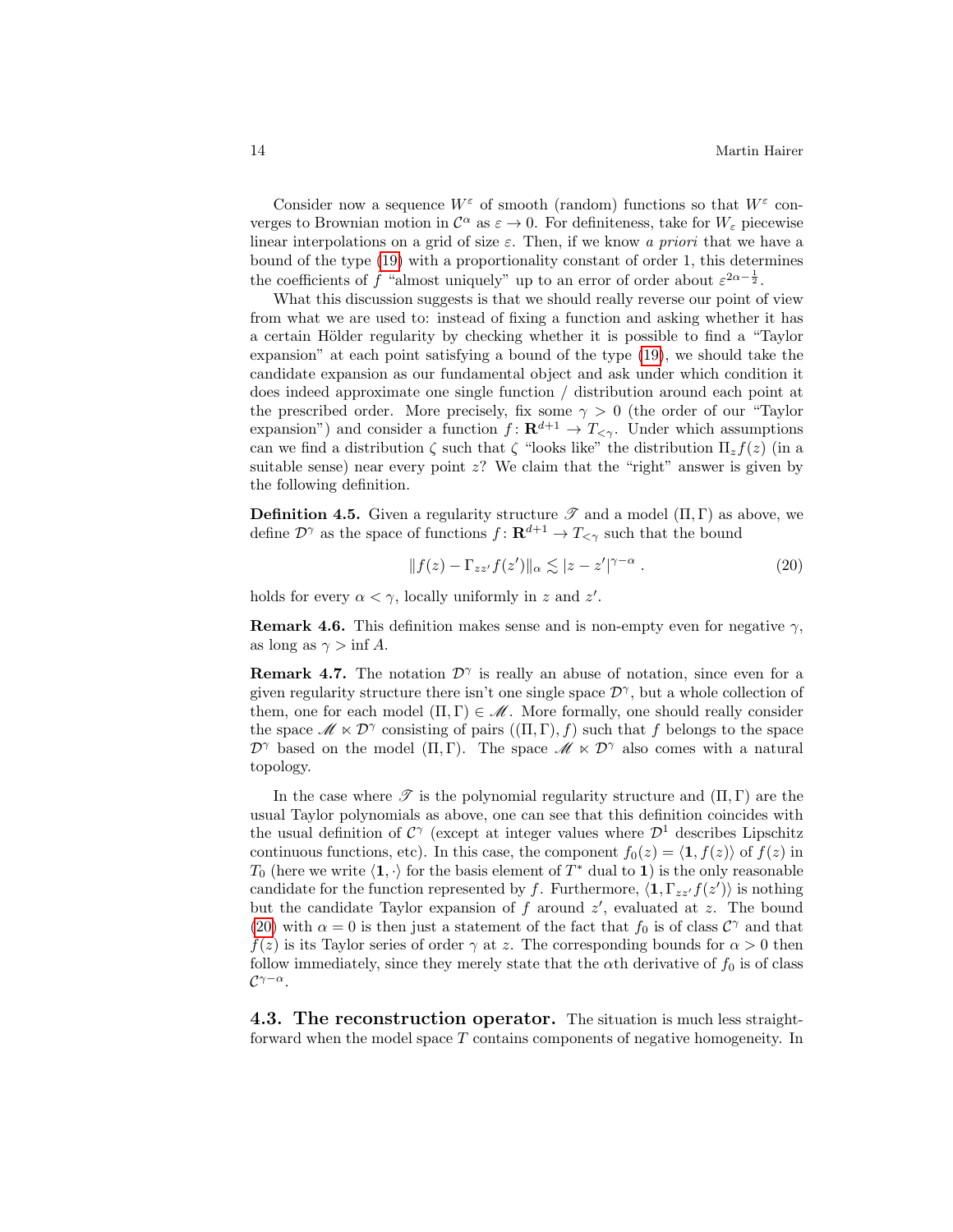this case, the bounds [\(17\)](#page-11-1) allow the model  $\Pi_z$  to consist of genuine distributions and we do not anymore have an obvious candidate for the distribution represented by f. The following result shows that such a distribution nevertheless always exists and is unique as soon as  $\gamma > 0$ . This also provides an a posteriori justification for our definition of the spaces  $\mathcal{D}^{\gamma}$ .

<span id="page-14-2"></span>**Theorem 4.8.** Consider a regularity structure  $\mathcal{T} = (A, T, G)$  and fix  $\gamma > r =$ inf A. Then, there exists a continuous map  $\mathcal{R}: \mathscr{M} \times \mathcal{D}^{\gamma} \to \mathcal{S}'$  (the "reconstruction map") with the property that

<span id="page-14-0"></span>
$$
\left| \left( \mathcal{R}(\Pi, \Gamma, f) - \Pi_z f(z) \right) (\varphi_z^{\lambda}) \right| \lesssim \lambda^{\gamma} , \tag{21}
$$

uniformly over  $\lambda \in (0,1]$  and  $\varphi \in \mathcal{B}_r$ , and locally uniformly over  $z \in \mathbf{R}^{d+1}$ . Furthermore, for any given model  $(\Pi, \Gamma)$ , the map  $f \mapsto \mathcal{R}(\Pi, \Gamma, f)$  is linear. If  $\gamma > 0$ , the map R is uniquely specified by the requirement [\(21\)](#page-14-0).

**Remark 4.9.** In the sequel, we will always consider  $(\Pi, \Gamma)$  as fixed and view R as a linear map, writing  $\mathcal{R}f$  instead of  $\mathcal{R}(\Pi,\Gamma,f)$ . The above notation does however make it plain that the full map  $R$  is not a linear map.

**Remark 4.10.** An important special case is given by situations where  $\Pi_z \tau$  happens to be a continuous function for every  $\tau \in T$  and every z. Then, it turns out that  $\mathcal{R}f$  is also a continuous function and one simply has

<span id="page-14-1"></span>
$$
(\mathcal{R}f)(z) = (\Pi_z f(z))(z) . \tag{22}
$$

In the general case, this formula makes of course no sense since  $\Pi_z f(z)$  is a distribution and cannot be evaluated at z.

Remark 4.11. We made a slight abuse of notation here since there is really a family of operators  $\mathcal{R}^{\gamma}$ , one for each regularity. However, this abuse is justified by the following consistency relation. Given  $f \in \mathcal{D}^{\gamma}$  and  $\tilde{\gamma} < \gamma$ , one can always construct f by projecting  $f(z)$  onto  $T_{\leq \tilde{\gamma}}$  for every z. It turns out that one then necessarily has  $\hat{f} \in \mathcal{D}^{\gamma}$  and  $\mathcal{R}\hat{f} = \mathcal{R}f$ , provided that  $\tilde{\gamma} > 0$ . This is also consistent with [\(22\)](#page-14-1) since, if  $\Pi_z \tau$  is a continuous function and the homogeneity of  $\tau$  is strictly positive, then  $(\Pi_z \tau)(z) = 0$ .

We refer to [\[23,](#page-25-0) Thm 3.10] for a full proof of Theorem [4.8](#page-14-2) and to [\[22\]](#page-25-19) for a simplified proof that only gives continuity in each "fiber"  $\mathcal{D}^{\gamma}$ . The main idea is to use a basis of compactly supported wavelets to construct approximations  $\mathcal{R}^n$  in such a way that our definitions can be exploited in a natural way to compare  $\mathcal{R}^{n+1}$ with  $\mathcal{R}^n$  and show that the sequence of approximations is Cauchy in a suitable space of distributions  $\mathcal{C}^{\alpha}$ . In the most important case when  $\gamma > 0$ , it turns out that while the existence of a map  $\mathcal R$  with the required properties is highly nontrivial, its uniqueness is actually quite easy to see. If  $\gamma \leq 0$  on the other hand, it is clear that  $\mathcal R$  cannot be uniquely determined by [\(21\)](#page-14-0), since this bound remains unchanged if we add to  $\mathcal R$  any distribution in  $\mathcal C^{\gamma}$ . The existence of  $\mathcal R$  in the case  $\gamma < 0$  is however still a non-trivial result since in general one has  $\mathcal{R} f \notin \mathcal{C}^{\gamma}!$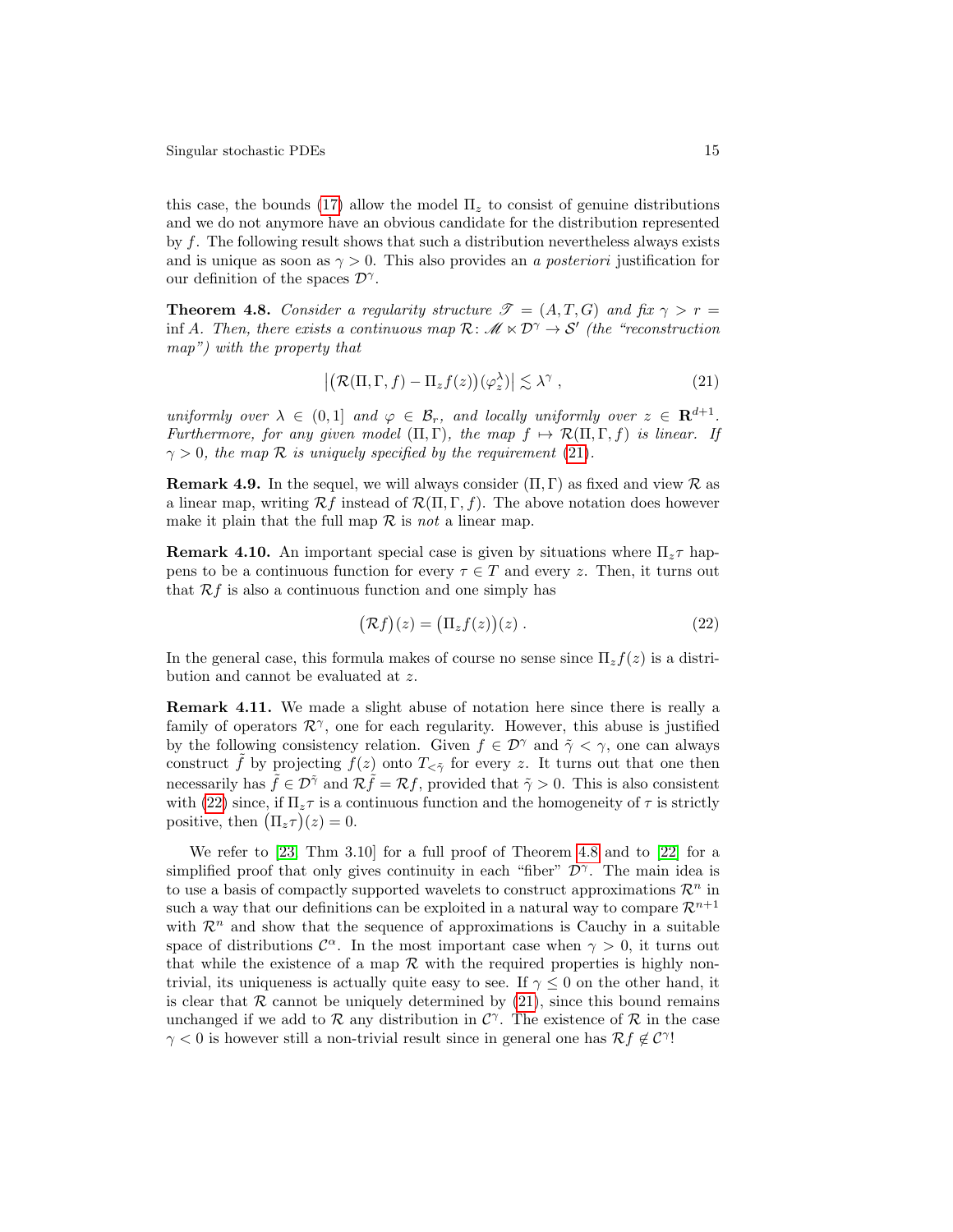### <span id="page-15-0"></span>5. Regularity structures for SPDEs

We now return to the problem of providing a robust well-posedness theory for stochastic PDEs of the type  $(2)$ ,  $(4)$ ,  $(3)$ , or even just  $(11)$ . Our aim is to build a suitable regularity structure for which we can reformulate our SPDE as a fixed point problem in  $\mathcal{D}^{\gamma}$  for a suitable value of  $\gamma$ .

Remark 5.1. Actually, it turns out that since we are interested in Cauchy problems, there will always be some singularity at  $t = 0$ . This introduces additional technical complications which we do not wish to dwell upon.

<span id="page-15-1"></span>5.1. General construction of the model space. Our first task is to construct the model space T. Since we certainly want to be able to represent arbitrary smooth functions (for example in order to be able to take into account the contribution of the initial condition), we want  $T$  to contain the space  $\overline{T}$  of abstract polynomials in  $d+1$  indeterminates endowed with the parabolic grading described in Section [4.1.](#page-10-1) Since the noise  $\xi$  cannot be adequately represented by polynomials, we furthermore add a basis vector  $\Xi$  to T, which we postulate to have some homogeneity  $\alpha < 0$  such that  $\xi \in \mathcal{C}^{\alpha}$ . In the case of space-time white noise, we would choose  $\alpha = -\frac{d}{2} - 1 - \kappa$  for some (typically very small) exponent  $\kappa > 0$ .

At this stage, the discussion following [\(12\)](#page-9-1) suggests that if our structure T contains a basis vector  $\tau$  of homogeneity  $\beta$  representing some distribution  $\eta$  involved in the description of the right hand side of our equation, then it should also contain a basis vector of homogeneity  $\beta + 2$  (the "2" here comes from the fact that convolution with the heat kernel yields a gain of 2 in regularity) representing the distribution  $K \star \eta$  involved in the description of the solution to the equation. Let us denote this new basis vector by  $\mathcal{I}(\tau)$ , where  $\mathcal I$  stands for "integration". In the special case where  $\tau \in \overline{T}$ , so that it represents an actual polynomial, we do not need any new symbol since  $K$  convolved with a polynomial yields a smooth function. One way of formalising this is to simply postulate that  $\mathcal{I}(X^k) = 0$  for every multiindex k.

**Remark 5.2.** For consistency, we will also always assume that  $\int K(z)Q(z) dz = 0$ for all polynomials  $Q$  of some fixed, but sufficiently high, degree. Since  $K$  is an essentially arbitrary truncation of the heat kernel, we can do this without loss of generality.

If the right hand side of our equation involves the spatial derivatives of the solution, then, for each basis vector  $\tau$  of homogeneity  $\beta$  representing some distribution  $\eta$  appearing in the description of the solution, we should also have a basis vector  $\mathcal{D}_i\tau$  of homogeneity  $\beta-1$  representing  $\partial_i\eta$  and appearing in the description of the derivative of the solution in the direction  $x_i$ .

Finally, if the right hand side of our equation involves a product between two terms F and  $\overline{F}$ , and if basis vectors  $\tau$  and  $\overline{\tau}$  respectively are involved in their description, then we should also have a basis vector  $\tau\bar{\tau}$  which would be involved in the description of the product. If  $\tau$  and  $\bar{\tau}$  represent the distributions  $\eta$  and  $\bar{\eta}$  respectively, then this new basis vector represents the distribution  $\eta\bar{\eta}$ , what-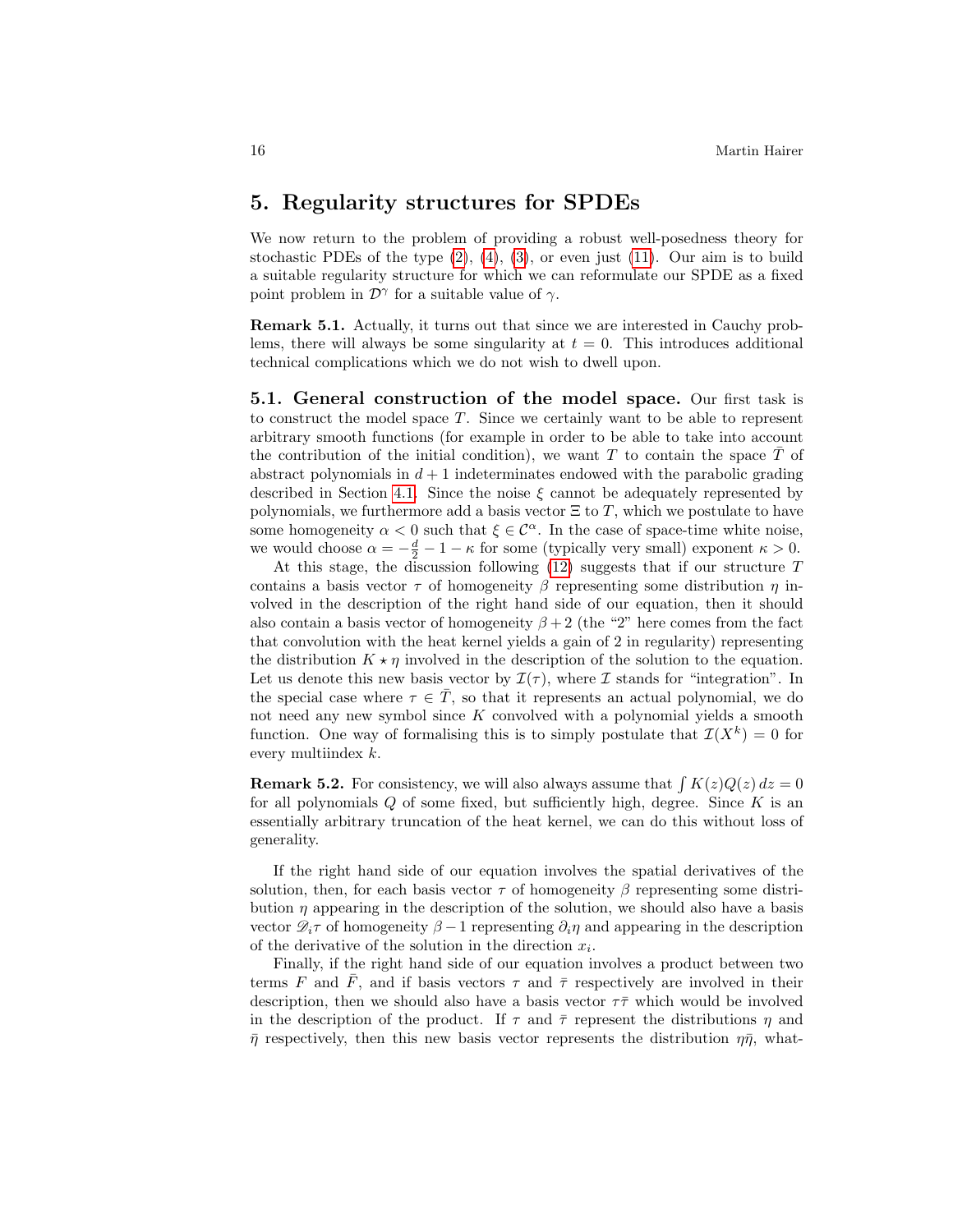ever this actually means. Regarding its homogeneity, by analogy with the case of polynomials, it is natural to impose that the homogeneity of  $\tau\bar{\tau}$  is the sum of the homogeneities of its two factors.

This suggests that we should build  $T$  by taking as its basis vectors some formal expressions built from the symbols X and  $\Xi$ , together with the operations  $\mathcal{I}(\cdot), \mathcal{D}_i$ , and multiplication. Furthermore, the natural way of computing the homogeneity of a formal expression in view of the above is to associate homogeneity 2 to  $X_0$ , 1 to  $X_i$  for  $i \neq 0$ ,  $\alpha$  to  $\Xi$ , 2 to  $\mathcal{I}(\cdot)$ , and  $-1$  to  $\mathscr{D}_i$ , and to simply add the homogeneities of all symbols appearing in any given expression. Denote by  $\mathcal F$  the collection of all formal expressions that can be constructed in this way and denote by  $|\tau|$  the homogeneity of  $\tau \in \mathcal{F}$ , so we have for example

$$
|X_i \Xi| = \alpha + 1
$$
,  $| \mathcal{I}(\Xi)^2 \mathcal{I}(X_i \mathcal{D}_j \mathcal{I}(\Xi)) | = 3\alpha + 8$ , etc.

We note however that if we simply took for  $T$  the space of linear combinations of all elements in F then, since  $\alpha < 0$ , there would be basis vectors of arbitrarily negative homogeneity, which would go against Definition [4.1.](#page-10-2) What saves us is that most formal expressions are not needed in order to formulate our equations as fixed point problems. For example, the expression  $\Xi^2$  is useless since we would never try to square the driving noise. Similarly, if we consider [\(4a\)](#page-1-1), then  $\mathcal{I}(\Xi)$  is needed for the description of the solution, which implies that  $\mathcal{I}(\Xi)^2$  and  $\mathcal{I}(\Xi)^3$  are needed to describe the right hand side, but we do not need  $\mathcal{I}(\Xi)^4$  for example.

<span id="page-16-2"></span>**5.2. Specific model spaces.** This suggests that we should take  $T$  as the linear combinations of only those formal expressions  $\tau \in \mathcal{F}$  that are actually expected to appear in the description of the solution to our equation or its right hand side. Instead of trying to formulate a general construction (see [\[23,](#page-25-0) Sec. 8.1] for such an attempt), let us illustrate this by a few examples. We first focus on the case of the KPZ equation [\(3\)](#page-1-0) and we construct subsets  $\mathcal U$  and  $\mathcal V$  of  $\mathcal F$  that are used in the description of the solution and the right hand side of the equation respectively. These are defined as the smallest subsets of  $\mathcal F$  with the following properties:

<span id="page-16-0"></span>
$$
\mathcal{T} \subset \mathcal{U} \cap \mathcal{V} \ , \quad \{\mathcal{I}(\tau) \,:\, \tau \in \mathcal{V} \setminus \mathcal{T}\} \subset \mathcal{U} \ , \quad \{\Xi\} \cup \{\mathscr{D}\tau_1 \cdot \mathscr{D}\tau_2 \,:\, \tau_i \in \mathcal{U}\} \subset \mathcal{V} \ . \tag{23}
$$

where we used the notation  $\mathcal{T} = \{X^k\}$  with k running over all multiindices, so that the space of Taylor polynomials  $\overline{T}$  is the linear span of  $\mathcal{T}$ . We then define T as the space of all linear combinations of elements of  $\mathcal{U} \cup \mathcal{V}$ . We also denote by  $T_{\mathcal{U}}$  the subspace of T spanned by  $\mathcal{U}$ . This construction is such that if we have any function  $H: \mathbf{R}^{d+1} \to T_{\mathcal{U}}$ , then we can define in a natural way a function  $\Xi$  –  $(\mathscr{D}H)^2$ :  $\mathbf{R}^{d+1} \to T$  by the last property. Furthermore, by the second property, one has again  $\mathcal{I}(\Xi - (\mathscr{D}H)^2)$ :  $\mathbf{R}^{d+1} \to T_{\mathcal{U}}$ , which suggests that T is indeed sufficiently rich to formulate a fixed point problem mimicking the mild formulation of [\(3\)](#page-1-0). Furthermore, one has

<span id="page-16-1"></span>**Lemma 5.3.** If U and V are the smallest subsets of F satisfying [\(23\)](#page-16-0) and one has  $|\Xi| > -2$  then, for every  $\gamma > 0$ , the set  $\{\tau \in \mathcal{U} \cup \mathcal{V} : |\tau| < \gamma\}$  is finite.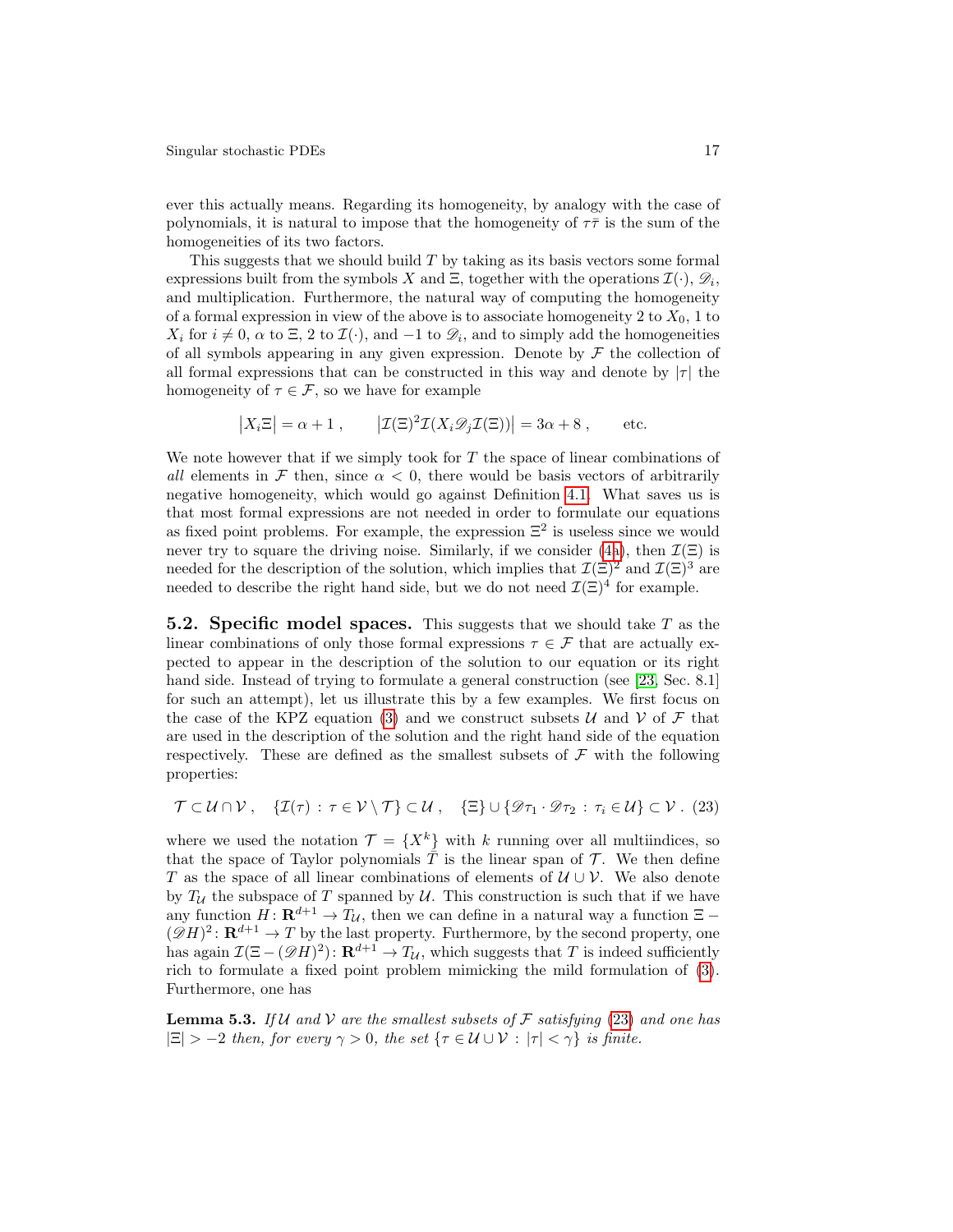The condition  $\alpha > -2$  corresponds to the restriction  $d < 2$ , which makes sense since 2 is the critical dimension for the KPZ equation [\[32\]](#page-26-6). The other example we would like to consider is the class of SPDEs [\(11\)](#page-8-0). In this case, the right hand side is not polynomial. However, we can apply the same methodology as above as if the nonlinear functions  $f$  and  $g$  were simply polynomials of arbitrary degree. We thus impose  $\mathcal{T} \subset \mathcal{U} \cap \mathcal{V}$  and  $\{\mathcal{I}(\tau) : \tau \in \mathcal{V} \setminus \mathcal{T}\}\$ as before, and then further impose that

$$
\left\{\Xi\prod_{i=1}^m\tau_i\,:\,m\geq 1\;\&\;\tau_i\in\mathcal{U}\right\}\cup\left\{\prod_{i=1}^m\tau_i\,:\,m\geq 1\;\&\;\tau_i\in\mathcal{U}\right\}\subset\mathcal{V}\;.
$$

Again, we have  $\mathcal{U} \subset \mathcal{V}$  and we define T as before. Furthermore, it is straightforward to verify that the analogue to Lemma [5.3](#page-16-1) holds, provided that  $|\Xi| > -2$ .

<span id="page-17-2"></span>5.3. Construction of the structure group. Now that we have some idea on how to construct  $T$  for the problems that are of interest to us (with a slightly different construction for each class of models but a clear common thread), we would like to build a corresponding structure group  $G$ . In order to give a motivation for the definition of  $G$ , it is very instructive to simultaneously think about the structure of the corresponding models. Let us first consider some smooth driving noise, which we call  $\xi_{\varepsilon}$  to distinguish it from the limiting noise  $\xi$ . At this stage however, this should be thought of as simply a fixed smooth function. In view of the discussion of Section [5.1,](#page-15-1) for each of the model spaces built in Section [5.2,](#page-16-2) we can associate to  $\xi_{\varepsilon}$  a linear map  $\Pi: T \to C^{\infty}(\mathbf{R}^{d+1})$  in the following way. We set

$$
(\mathbf{\Pi}X_i)(z) = z_i , \qquad (\mathbf{\Pi}\Xi)(z) = \xi_{\varepsilon}(z) , \qquad (24a)
$$

<span id="page-17-1"></span>and we then define  $\Pi$  recursively by

$$
\Pi \mathcal{I}(\tau) = K \star \Pi \tau , \qquad \Pi \mathcal{D}_i \tau = \partial_i \Pi \tau , \qquad \Pi (\tau \bar{\tau}) = (\Pi \tau) \cdot (\Pi \bar{\tau}) , \qquad (24b)
$$

where  $\cdot$  simply denotes the pointwise product between smooth functions. At this stage, it is however not clear how one would build an actual model in the sense of Definition [4.2](#page-11-0) associated to  $\xi_{\varepsilon}$ . It is natural that one would set

<span id="page-17-0"></span>
$$
\left(\Pi_z X_i\right)(z') = z'_i - z_i , \qquad \left(\Pi_z \Xi\right)(z') = \xi_\varepsilon(z') , \qquad (25a)
$$

and then

$$
\Pi_z \mathcal{D}_i \tau = \partial_i \Pi_z \tau , \qquad \Pi_z(\tau \bar{\tau}) = (\Pi_z \tau) \cdot (\Pi_z \bar{\tau}) . \qquad (25b)
$$

It is less clear a priori how to define  $\Pi_z \mathcal{I}(\tau)$ . The problem is that if we simply set  $\Pi_z \mathcal{I}(\tau) = K \star \Pi_z \tau$ , then the bound [\(17\)](#page-11-1) would typically no longer be compatible with the requirement that  $|\mathcal{I}(\tau)| = |\tau| + 2$ . One way to circumvent this problem is to simply subtract the Taylor expansion of  $K \star \Pi_z \tau$  around z up to the required order. We therefore set

$$
\left(\Pi_z \mathcal{I}(\tau)\right)(z') = \left(K \star \Pi_z \tau\right)(z') - \sum_{|k| < |\tau|+2} \frac{(z'-z)^k}{k!} \left(D^{(k)} K \star \Pi_z \tau\right)(z) \,. \tag{25c}
$$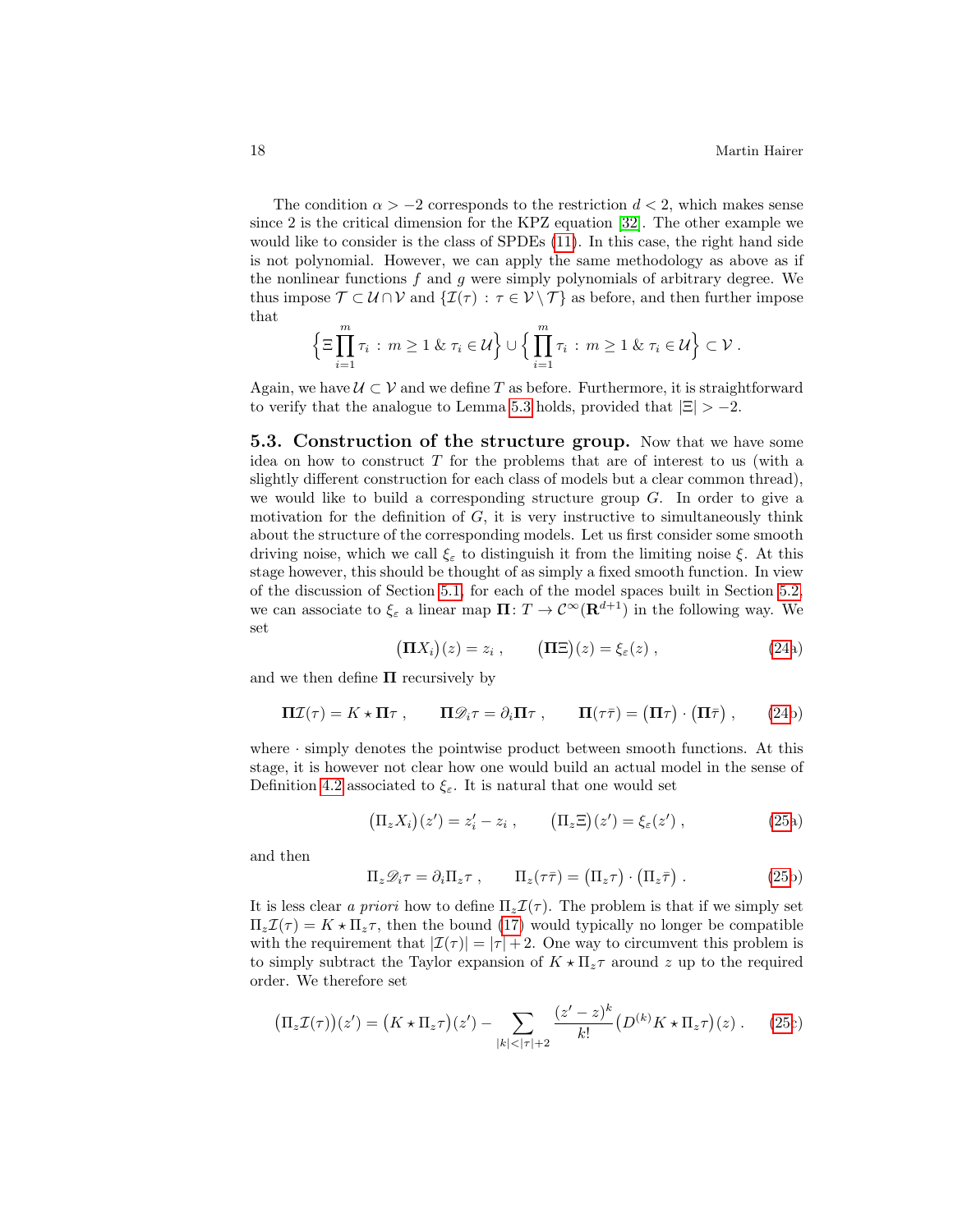It can easily be verified (simply proceed recursively) that if we define  $\Pi_z$  in this way and  $\Pi$  as in [\(24\)](#page-17-1) then, for every z, one can find a linear map  $F_z: T \to T$ such that  $\Pi_z = \Pi F_z$ . In particular, one has  $\Pi_{z'} = \Pi_z F_z^{-1} F_{z'}$ . Furthermore,  $F_z$ is "upper triangular" with the identity on the diagonal in the sense of [\(13\)](#page-10-3). It is also easily seen by induction that the matrix elements of  $F_z$  are all given by some polynomials in z and in the quantities  $(D^{(k)}K \star \Pi_z \tau)(z)$ .

This suggests that we should take for G the set of all linear maps that can appear in this fashion. It is however not clear in principle how to describe  $G$  more explicitly and it is also not clear that it even forms a group. In order to describe  $G$ , it is natural to introduce a space  $T_{+}$  which is given by all possible polynomials in  $d+1$  commuting variables  $\{Z_i\}_{i=0}^d$  as well as countably many additional commuting variables  $\{\mathcal{J}_k(\tau) : \tau \in (\mathcal{U} \cup \mathcal{V}) \setminus \mathcal{T} \& |k| < |\tau| + 2\}$ . One should think of  $Z_i$  as representing  $z_i$  and  $\mathcal{J}_k(\tau)$  as representing  $(D^{(k)}K \star \Pi_z \tau)(z)$ , so that the matrix elements of  $F_z$  are represented by elements of  $T_+$ . There are no relations between these coefficients, which suggests that elements of  $G$  are described by an arbitrary morphism  $f: T_+ \to \mathbf{R}$ , i.e. an arbitrary linear map which furthermore satisfies  $f(\sigma\bar{\sigma}) = f(\sigma) f(\bar{\sigma})$ , so that it is uniquely determined by  $f(Z_i)$  and  $f(\mathcal{J}_k(\tau))$ .

Given any linear map  $\Delta: T \to T \otimes T_+$  and a morphism f as above, one can then define a linear map  $\hat{\Gamma}_f: T \to T$  by

<span id="page-18-1"></span>
$$
\hat{\Gamma}_f \tau = (I \otimes f) \Delta \tau .
$$

(Here we identify T with  $T \otimes \mathbf{R}$  in the obvious way.) The discussion given above then suggests that it is possible to construct  $\Delta$  in such a way that if we define  $f_z$ by

$$
f_z(Z_i) = z_i , \qquad f_z(\mathcal{J}_k(\tau)) = \left( D^{(k)} K \star \Pi_z \tau \right) (z) , \qquad (26)
$$

then one has  $\hat{\Gamma}_{f_z} = F_z$ . The precise definition of  $\Delta$  is irrelevant for our discussion, but a recursive description of it can easily be recovered simply by comparing [\(25\)](#page-17-0) to [\(24\)](#page-17-1). In particular, it is possible to show that  $\Delta \tau$  is of the form

<span id="page-18-2"></span><span id="page-18-0"></span>
$$
\Delta \tau = \tau \otimes \mathbf{1} + \sum_{i} c_i^{\tau} \tau_i \otimes \sigma_i , \qquad (27)
$$

for some expressions  $\tau_i \in T$  with  $|\tau_i| < |\tau|$  and for some non-empty monomials  $\sigma_i \in T_+$  such that  $|\sigma_i| + |\tau|_i = |\tau|$ . Here, we associate a homogeneity to elements in  $T_+$  by setting  $|Z_0| = 2$ ,  $|Z_i| = 1$  for  $i \neq 0$ , and  $|\mathcal{J}_k(\tau)| = |\tau| + 2 - |k|$ .

In particular, we see that if we let  $e: T_+ \to \mathbf{R}$  be the trivial morphism for which  $e(Z_i) = e(\mathcal{J}_k(\tau)) = 0$ , so that one only has  $e(1) = 1$  where 1 is the empty product, then  $\hat{\Gamma}_e \tau = \tau$ . The important fact for our purpose is the following, a proof of which can be found in [\[23,](#page-25-0) Sec. 8]. Here, we denote by  $\mathcal{M}: T_+ \otimes T_+ \to T_+$ the multiplication operator  $\mathcal{M}(\sigma \otimes \bar{\sigma}) = \sigma \bar{\sigma}$  and by I the identity.

**Theorem 5.4.** There exists a map  $\Delta^+$ :  $T_+ \to T_+ \otimes T_+$  such that the following identities hold:

$$
\Delta^+(\sigma\bar{\sigma}) = (\Delta^+\sigma) \cdot (\Delta^+\bar{\sigma}), \qquad (\Delta \otimes I)\Delta = (I \otimes \Delta^+)\Delta,
$$
  
\n
$$
(e \otimes I)\Delta^+ = (I \otimes e)\Delta^+ = I, \qquad (\Delta^+ \otimes I)\Delta^+ = (I \otimes \Delta^+)\Delta^+.
$$
 (28)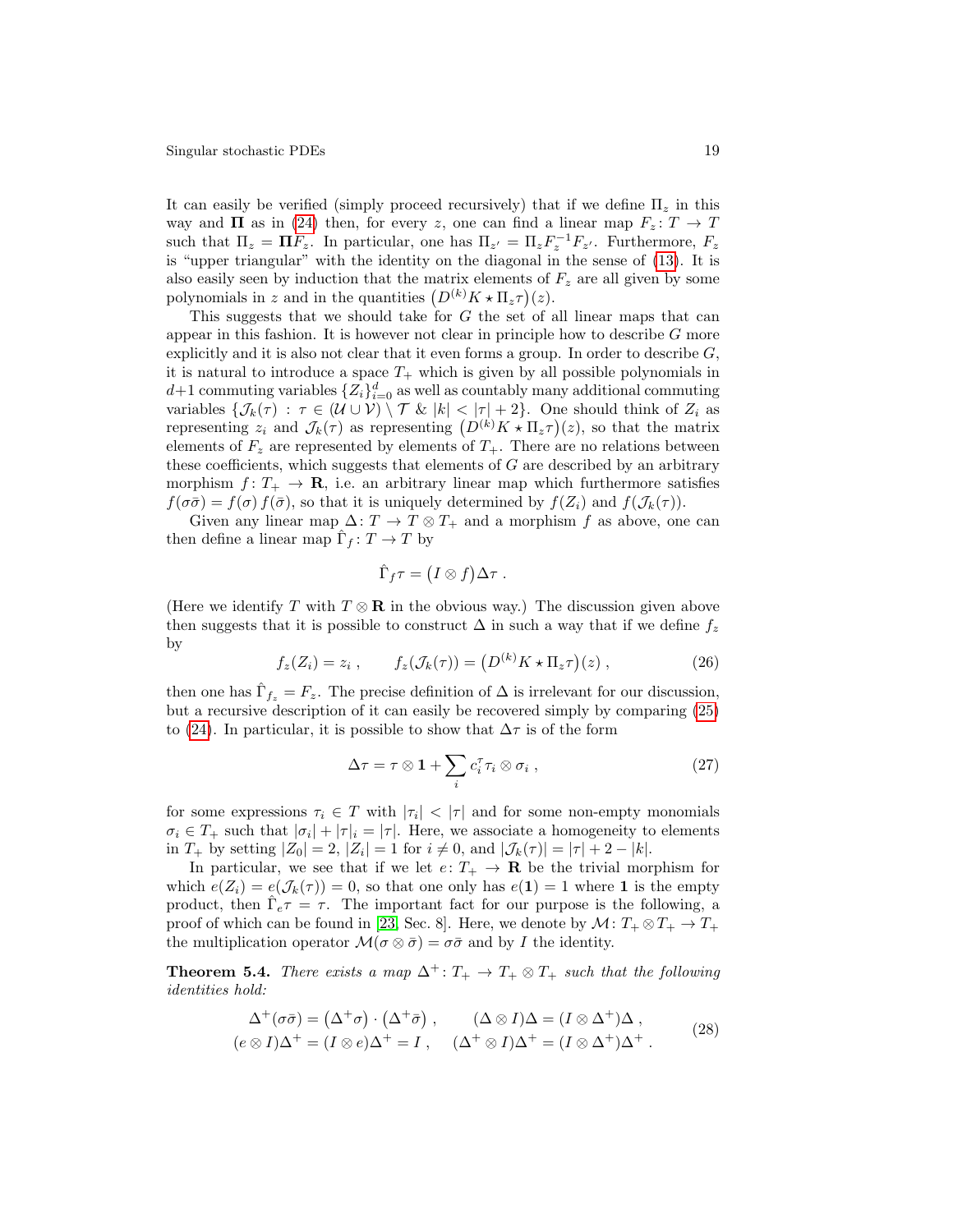Furthermore, there exists a map  $A: T_+ \to T_+$  which is multiplicative in the sense that  $\mathcal{A}(\sigma\bar{\sigma}) = (\mathcal{A}\sigma) \cdot (\mathcal{A}\bar{\sigma})$ , and which is such that  $\mathcal{M}(I \otimes \mathcal{A})\Delta^+ = \mathcal{M}(\mathcal{A} \otimes I)\Delta^+ = e$ , with  $e: T_+ \to \mathbf{R}$  as above.

**Remark 5.5.** In technical lingo, this lemma states that  $(T_+,\cdot,\Delta^+)$  is a Hopf algebra with antipode  $A$ , and that T is a comodule over  $T_+$ .

The importance of this result is that it shows that  $G$  is indeed a group. For any two morphisms f and g, we can define a linear map  $f \circ g : T_+ \to \mathbf{R}$  by  $(f \circ g)(\sigma) = (f \otimes g)\Delta^+\sigma$ . As a consequence of the first identity in [\(28\)](#page-18-0),  $f \circ g$ is again a morphism on  $T_{+}$ . As a consequence of the second identity, one has  $\hat{\Gamma}_{f \circ g} = \Gamma_f \Gamma_g$ . The last identity shows that  $(f_1 \circ f_2) \circ f_3 = f_1 \circ (f_2 \circ f_3)$ , while the properties of A ensure that if we set  $f^{-1}(\sigma) = f(\mathcal{A}\sigma)$ , then  $f \circ f^{-1} = f^{-1} \circ f = e$ . Finally, the third identity in  $(28)$  shows that e is indeed the identity element, thus turning the set of all morphisms of  $T_+$  into a group under  $\circ$ , acting on T via  $\hat{\Gamma}$ .

Let us now turn back to our models. Given a smooth function  $\xi_{\varepsilon}$ , we define  $\Pi_z$ as in [\(25\)](#page-17-0) and  $f_z$  by [\(26\)](#page-18-1). We then also define linear maps  $\Gamma_{zz}$  by  $\Gamma_{zz'} = \hat{\Gamma}_{\gamma_{zz'}}$ with  $\gamma_{zz'} = f_z^{-1} \circ f_{z'}$ . We then have

<span id="page-19-0"></span>**Lemma 5.6.** For every smooth function  $\xi_{\varepsilon}$ , the pair  $(\Pi, \Gamma)$  defined above is a model.

Proof. The algebraic constraints [\(16\)](#page-11-2) are satisfied essentially by definition. The first bound of [\(17\)](#page-11-1) can easily be verified recursively by [\(25\)](#page-17-0). The only non-trivial fact is that the matrix elements of  $\Gamma_{zz}$  satisfy the right bound. If one can show that  $|\gamma_{zz'}(\sigma)| \lesssim |z - z'|^{|\sigma|}$ , this in turn follows from [\(27\)](#page-18-2). This bound is non-trivial and was obtained in [\[23,](#page-25-0) Prop. 8.27].  $\Box$ 

**5.4.** Admissible models. Thanks to Lemma [5.6,](#page-19-0) we now have a large class of models for the regularity structures built in the previous two subsections. However, we do not want to restrict ourselves to this class (or even its closure). The reason is that if we define products in the "naïve" way given by the second identity in [\(25b\)](#page-17-0), then there will typically be some situations where the result diverges as we let  $\varepsilon \to 0$  in  $\xi_{\varepsilon}$ . Therefore, we do not impose this relation in general but rather view it as the definition of the product, i.e. we interpret it as

 $(\Pi_z \tau) \cdot (\Pi_z \bar{\tau}) := \Pi_z(\tau \bar{\tau})$ .

However, the remainder of the structure described in [\(25\)](#page-17-0) is required for  $X_i$ ,  $\mathscr{D}_i$ and  $\mathcal I$  to have the correct interpretation. This motivates the following definition.

**Definition 5.7.** Given a regularity structure  $\mathscr T$  constructed as in Sections [5.2](#page-16-2) and [5.3,](#page-17-2) we say that a model  $(\Pi, \Gamma)$  is *admissible* if it satisfies  $(\Pi_z X_i)(z') = z'_i - z_i$ ,  $\Pi_z \mathscr{D}_i \tau = \partial_i \Pi_z \tau$ , as well as [\(25c\)](#page-17-0) and if furthermore  $\Gamma_{zz'} = \hat{\Gamma}_{f_z}^{-1} \hat{\Gamma}_{f_{z'}}$  with  $f_z$  given by [\(26\)](#page-18-1). We will denote the space of all admissible models by  $\mathcal{M}_0 \subset \mathcal{M}$ .

<span id="page-19-1"></span>Remark 5.8. In the particular case of admissible models for a regularity structure of the type considered here, the data of the single linear map  $\Pi$  as above is sufficient to reconstruct the full model  $(\Pi, \Gamma)$ .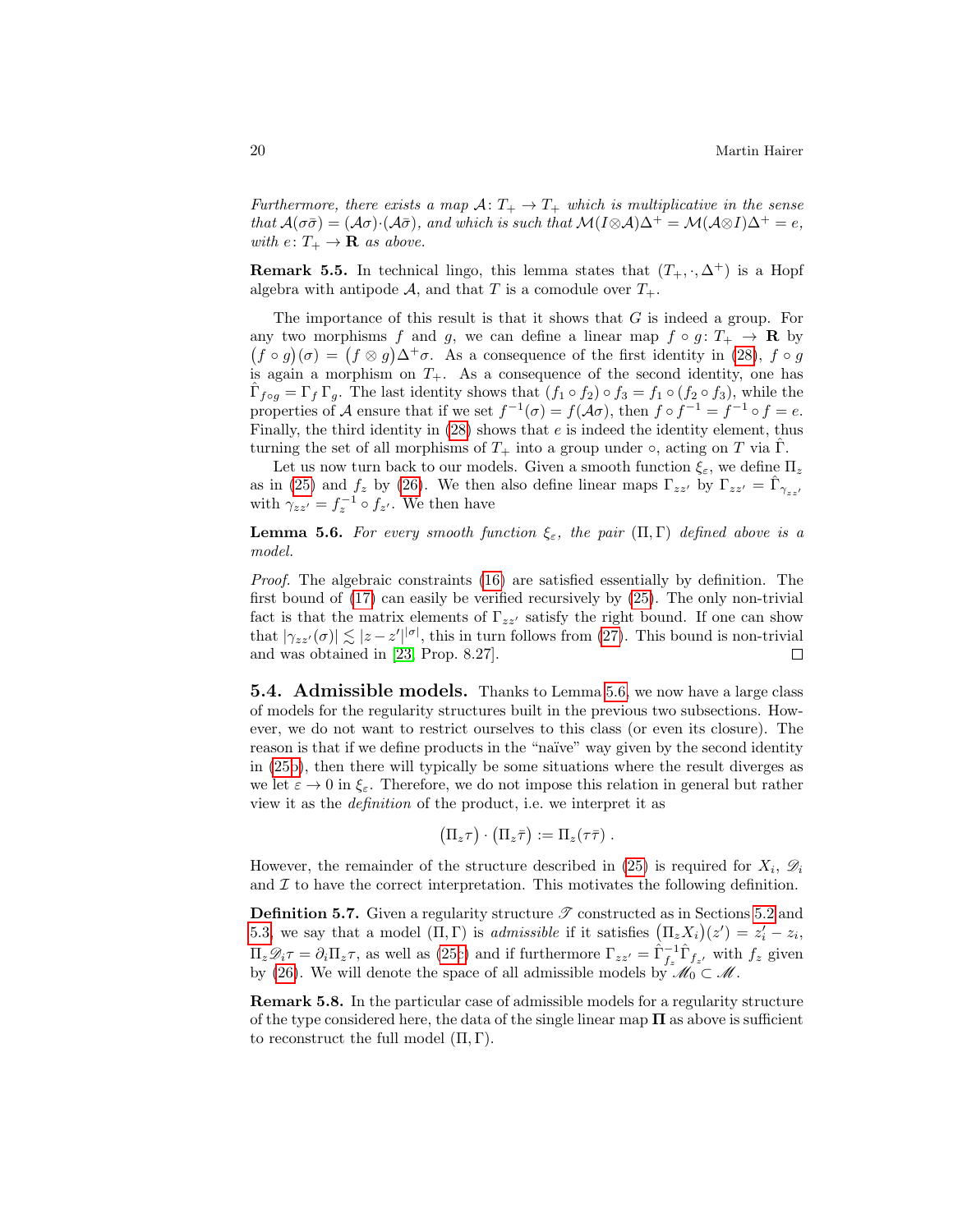Note that at this stage, it is not clear whether this concept is even well-defined: in general,  $D^{(k)}K \star \Pi_z \tau$  will be a distribution and cannot be evaluated at fixed points, so [\(26\)](#page-18-1) might be meaningless for a general model. It turns out that the definition actually always makes sense, provided that the second identity in [\(26\)](#page-18-1) is interpreted as

$$
f_z(\mathcal{J}_k(\tau)) = \sum_{n\geq 0} \left( D^{(k)} K_n \star \Pi_z \tau \right) (z) ,
$$

where  $K = \sum_{n\geq 0} K_n$  as in [\(6\)](#page-4-3). This is because the bound (6), combined with the bound [\(17\)](#page-11-1) and the fact that  $K_n$  is supported in the ball of radius  $2^{-n}$  imply that

$$
\left| \left( D^{(k)} K_n \star \Pi_z \tau \right) (z) \right| \lesssim 2^{(|k|-|\tau|-2)n} .
$$

The condition  $|k| < |\tau| + 2$  appearing in [\(25c\)](#page-17-0) is then precisely what is required to guarantee that this is always summable.

**5.5. Abstract fixed point problem.** We now show how to reformulate a stochastic PDE as a fixed point problem in some space  $\mathcal{D}^{\gamma}$  based on an admissible model for the regularity structure associated to the SPDE by the construction of Section [5.2.](#page-16-2) For definiteness, we focus on the example of the KPZ equation [\(3\)](#page-1-0), but all other examples mentioned in the introduction can be treated in virtually the same way. Writing  $P$  for the heat kernel, the mild formulation of  $(3)$  is given by

<span id="page-20-1"></span>
$$
h = P \star \mathbf{1}_{t>0} ((\partial_x h)^2 + \xi) + Ph_0 , \qquad (29)
$$

where we write  $Ph_0$  for the harmonic extension of  $h_0$ . (This is just the solution to the heat equation with initial condition  $h_0$ .) In order to formulate this as a fixed point problem in  $\mathcal{D}^{\gamma}$  for a suitable value of  $\gamma > 0$ , we will make use of the following far-reaching extension of Schauder's theorem.

<span id="page-20-0"></span>Theorem 5.9. Fix one of the regularity structures built in the previous section and fix an admissible model. Then, for all but a discrete set of values of  $\gamma > 0$ , there exists a continuous operator  $P: \mathcal{D}^{\gamma} \to \mathcal{D}^{\gamma+2}$  such that the identity

<span id="page-20-2"></span>
$$
\mathcal{R}Pf = P \star \mathcal{R}f \,,\tag{30}
$$

holds for every  $f \in \mathcal{D}^{\gamma}$ . Furthermore, one has  $(\mathcal{P}f)(z) - \mathcal{I}f(z) \in \overline{T}$ .

**Remark 5.10.** Recall that  $\overline{T} \subset T$  denotes the linear span of the  $X^k$ , which represent the usual Taylor polynomials. Again, while  $P$  is a linear map when we consider the underlying model as fixed, it can (and should) also be viewed as a continuous nonlinear map from  $\mathscr{M}_0 \ltimes \mathcal{D}^\gamma$  into  $\mathscr{M}_0 \ltimes \mathcal{D}^{\gamma+2}$ . The reason why some values of  $\gamma$  need to be excluded is essentially the same as for the usual Schauder theorem.

For a proof of Theorem [5.9](#page-20-0) and a precise description of the operator  $P$ , see [\[23,](#page-25-0) Sec. 5. With the help of the operator  $\mathcal{P}$ , it is then possible to reformulate [\(29\)](#page-20-1)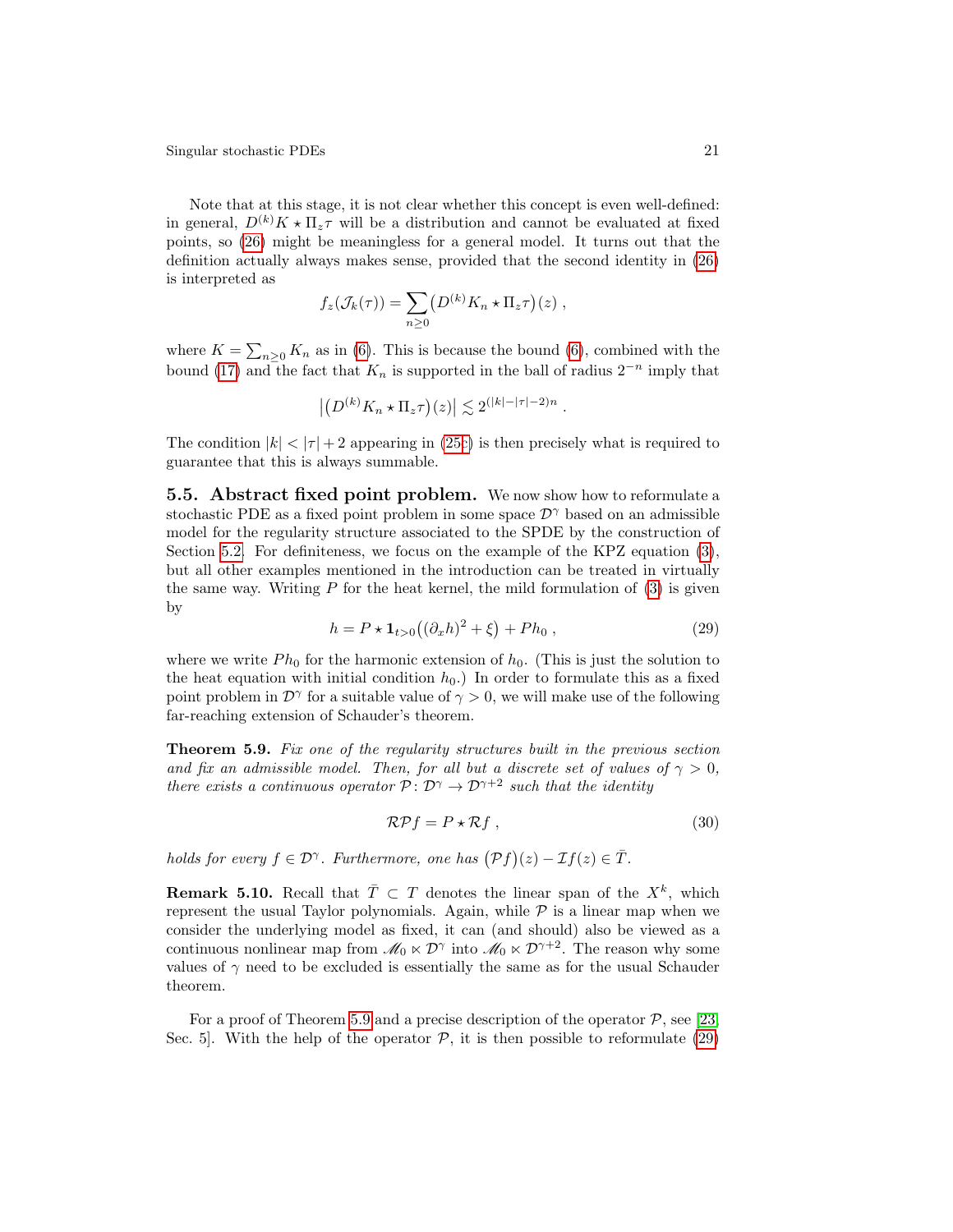as the following fixed point problem in  $\mathcal{D}^{\gamma}$ , provided that we have an admissible model at our disposal:

<span id="page-21-0"></span>
$$
H = \mathcal{P} \mathbf{1}_{t>0} \big( (\mathcal{D}H)^2 + \Xi \big) + Ph_0 \,. \tag{31}
$$

Here, the smooth function  $Ph_0$  is interpreted as an element in  $\mathcal{D}^{\gamma}$  with values in T via its Taylor expansion of order  $\gamma$ . Note that in the context of the regularity structure associated to the KPZ equation in Section [5.2,](#page-16-2) the right hand side of this equation makes sense for every  $H \in \mathcal{D}^{\gamma}$ , provided that H takes values in  $T_{\mathcal{U}}$ . This is an immediate consequence of the property [\(23\)](#page-16-0).

**Remark 5.11.** As already mentioned earlier, we cheat here in the sense that  $\mathcal{D}^{\gamma}$ should really be replaced by a space  $\mathcal{D}^{\gamma,\eta}$  allowing for a suitable singular behaviour on the hyperplane  $t = 0$ .

It is also possible to show (see [\[23,](#page-25-0) Thm 4.7]) that if we set  $|\Xi| = -\frac{3}{2} - \kappa$ for some sufficiently small  $\kappa > 0$ , then one has  $(\mathscr{D}H)^2 \in \mathcal{D}^{\gamma-\frac{3}{2}-\kappa}$  for  $H \in \mathcal{D}^{\gamma}$ . As a consequence, we expect to be able to find local solutions to the fixed point problem [\(31\)](#page-21-0), provided that we formulate it in  $\mathcal{D}^{\gamma}$  for  $\gamma > \frac{3}{2} + \kappa$ . This is indeed the case, and a more general instance of this fact can be found in [\[23,](#page-25-0) Thm 7.8]. Furthermore, the local solution is locally Lipschitz continuous as a function of both the initial condition  $h_0$  and the underlying admissible model  $(\Pi, \Gamma) \in \mathcal{M}_0$ .

Now that we have a local solution  $H \in \mathcal{D}^{\gamma}$  for [\(31\)](#page-21-0), we would like to know how this solution relates to the original problem [\(3\)](#page-1-0). This is given by the following simple fact:

<span id="page-21-1"></span>**Proposition 5.12.** If the underlying model  $(\Pi, \Gamma)$  is built from a smooth function  $\xi_{\varepsilon}$  as in [\(25\)](#page-17-0) and if H solves [\(31\)](#page-21-0), then RH solves [\(29\)](#page-20-1).

*Proof.* As a consequence of  $(30)$ , we see that  $\mathcal{R}H$  solves

$$
\mathcal{R}H = P \star \mathbf{1}_{t>0} \big( \mathcal{R}((\mathscr{D}H)^2) + \xi_{\varepsilon} \big) + Ph_0.
$$

Combining [\(25b\)](#page-17-0) with [\(22\)](#page-14-1), it is not difficult to see that in this particular case, one has  $\mathcal{R}((\mathscr{D}H)^2) = (\partial_x \mathcal{R}H)^2$ , so that the claim follows.  $\Box$ 

The results of the previous subsection yield a robust solution theory for [\(31\)](#page-21-0) which projects down (via  $\mathcal{R}$ ) to the usual solution theory for [\(3\)](#page-1-0) for smooth driving noise  $\xi_{\varepsilon}$ . If it were the case that the sequence of models  $(\Pi^{(\varepsilon)}, \Gamma^{(\varepsilon)})$  associated to the regularised noise  $\xi_{\varepsilon}$  via [\(25\)](#page-17-0) converges to a limit in  $\mathcal{M}_0$ , then this would essentially conclude our analysis of [\(3\)](#page-1-0).

Unfortunately, this is not the case. Indeed, in all of the examples mentioned in the introduction except for [\(2\)](#page-0-1), the sequence of models  $(\Pi^{(\varepsilon)}, \Gamma^{(\varepsilon)})$  does not converge as  $\varepsilon \to 0$ . In order to remedy to this situation, the idea is to look for a sequence of "renormalised" models  $(\hat{\Pi}^{(\varepsilon)}, \hat{\Gamma}^{(\varepsilon)})$  which are also admissible and also satisfy  $\hat{\Pi}_z^{(\varepsilon)} \Xi = \xi_{\varepsilon}$ , but do converge to a limit as  $\varepsilon \to 0$ . The last section of this article shows how these renormalised models can be constructed.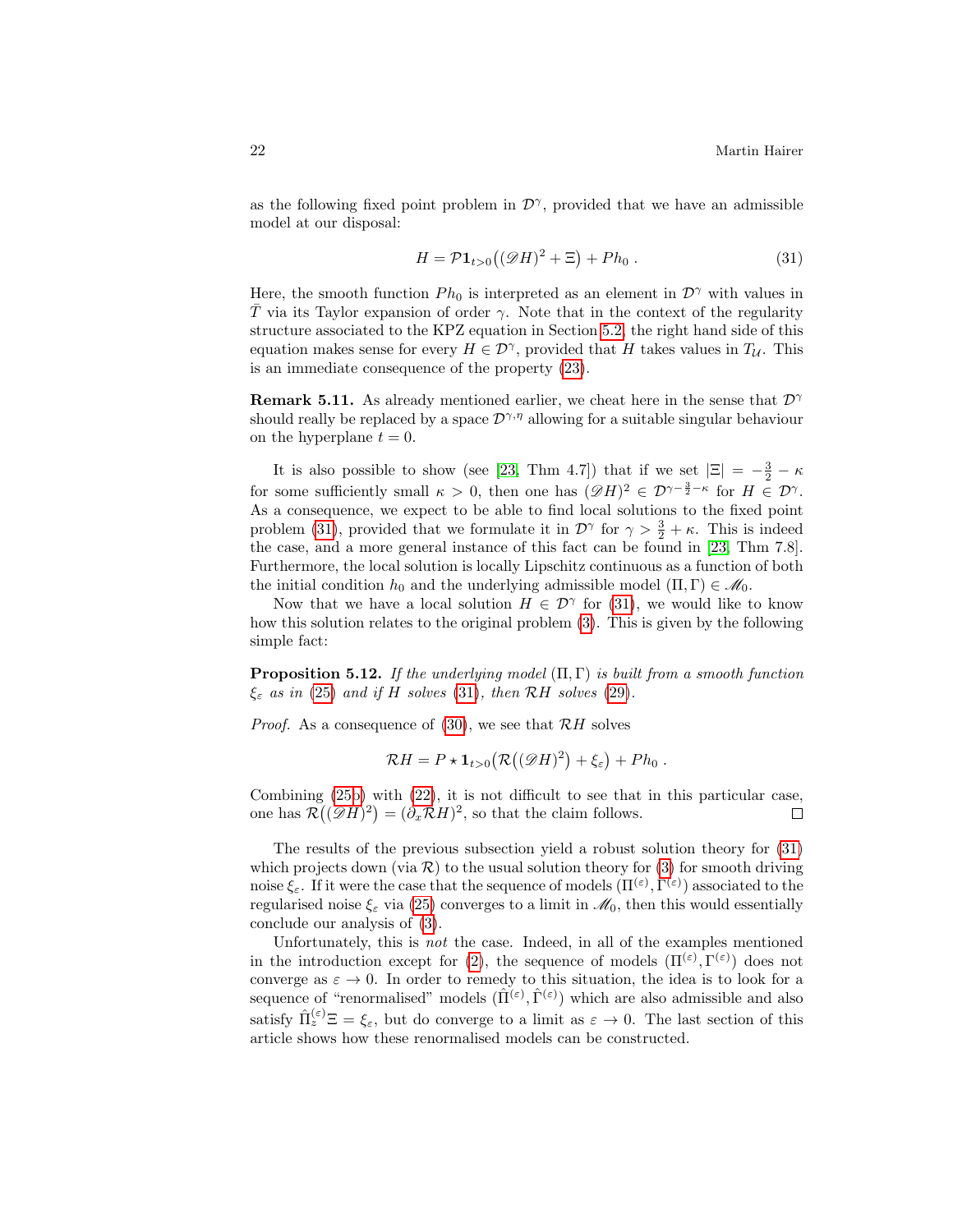**5.6. Renormalisation.** In order to renormalise our model, we will build a very natural group of continuous transformations of  $\mathcal{M}_0$  that build a new admissible model from an old one. The renormalised model will then be the image of the "canonical" model  $(\Pi^{(\varepsilon)}, \Gamma^{(\varepsilon)})$  under a (diverging) sequence of such transformations. Since we want the new model to also be admissible, the only defining property that we are allowed to modify in [\(25\)](#page-17-0) is the definition of the product. In order to describe the renormalised model, it turns out to be more convenient to consider again its representation by a single linear map  $\hat{\Pi}^{(\varepsilon)}: T \to \mathcal{S}'$  as in [\(5.3\)](#page-17-2), which is something we can do by Remark [5.8.](#page-19-1)

At this stage, we do not appear to have much choice: the only "reasonable" way of building  $\hat{\Pi}^{(\varepsilon)}$  from  $\Pi^{(\varepsilon)}$  is to compose it to the right with some fixed linear map  $M_{\varepsilon} \colon T \to T$ :

<span id="page-22-0"></span>
$$
\hat{\Pi}^{(\varepsilon)} = \Pi^{(\varepsilon)} M_{\varepsilon} . \tag{32}
$$

If we do this for an arbitrary map  $M_{\varepsilon}$ , we will of course immediately lose the algebraic and analytical properties that allow to associate an admissible model  $(\hat{\Pi}^{(\varepsilon)}, \hat{\Gamma}^{(\varepsilon)})$  to the map  $\hat{\Pi}^{(\varepsilon)}$ . As a matter of fact, it is completely unclear a priori whether there exists any non-trivial map  $M_{\varepsilon}$  that preserves these properties. Fortunately, these maps do exists and a somewhat indirect characterisation of them can be found in [\[23,](#page-25-0) Sec. 8]. Even better, there are sufficiently many of them so that the divergencies of  $\Pi^{(\varepsilon)}$  can be compensated by a judicious choice of  $M_{\varepsilon}$ .

Let us just illustrate how this plays out in the case of the KPZ equation already studied in the last subsection. In order to simplify notations, we now use the following shorthand graphical notation for elements of  $\mathcal{U} \cup \mathcal{V}$ . For  $\Xi$ , we draw a small circle. The integration map  $\mathcal I$  is then represented by a downfacing wavy line and  $\mathscr{D}I$  is represented by a downfacing plain line. The multiplication of symbols is obtained by joining them at the root. For example, we have

$$
(\mathscr{D}\mathcal{I}(\Xi))^2 = \mathbb{V}, \qquad (\mathscr{D}\mathcal{I}(\mathcal{D}\mathcal{I}(\Xi)^2))^2 = \mathbb{V}, \qquad \mathcal{I}(\mathscr{D}\mathcal{I}(\Xi)^2) = \mathbb{Y}.
$$

In the case of the KPZ equation, it turns out that one can exhibit an explicit fourparameter group of matrices M which preserve admissible models when used in [\(32\)](#page-22-0). These matrices are of the form  $M = \exp(-\sum_{i=0}^{3} C_i L_i)$ , where the generators  $L_i$  are determined by the following contraction rules:

<span id="page-22-1"></span>
$$
L_0: \diamondsuit \mapsto \mathbf{1} \,, \qquad L_1: \mathbb{V} \mapsto \mathbf{1} \,, \qquad L_2: \mathbb{V} \mapsto \mathbf{1} \qquad L_3: \mathbb{V}_e \mapsto \mathbf{1} \,. \tag{33}
$$

This should be understood in the sense that if  $\tau$  is an arbitrary formal expression, then  $L_0\tau$  is the sum of all formal expressions obtained from  $\tau$  by performing a substitution of the type  $\Diamond \mapsto 1$ . For example, one has  $L_0 \Diamond \phi = 2$ ,  $L_0 \Diamond \phi = 2 \Diamond + \Diamond$ , etc. The extension of the other operators  $L_i$  to all of T is given by  $L_i \tau = 0$  for  $i \neq 0$  and every  $\tau$  for which  $L_i$  wasn't already defined in [\(33\)](#page-22-1). We then have the following result, which is a consequence of [\[23,](#page-25-0) Sec. 8] and [\[28\]](#page-26-20) and was implicit in [\[21\]](#page-25-4):

**Theorem 5.13.** Let  $M_{\varepsilon}$  be given as above, let  $\Pi^{(\varepsilon)}$  be constructed from  $\xi_{\varepsilon}$  as in [\(24\)](#page-17-1), and let  $\hat{\Pi}^{(\varepsilon)} = \Pi^{(\varepsilon)} M_{\varepsilon}$ . Then, there exists a unique admissible model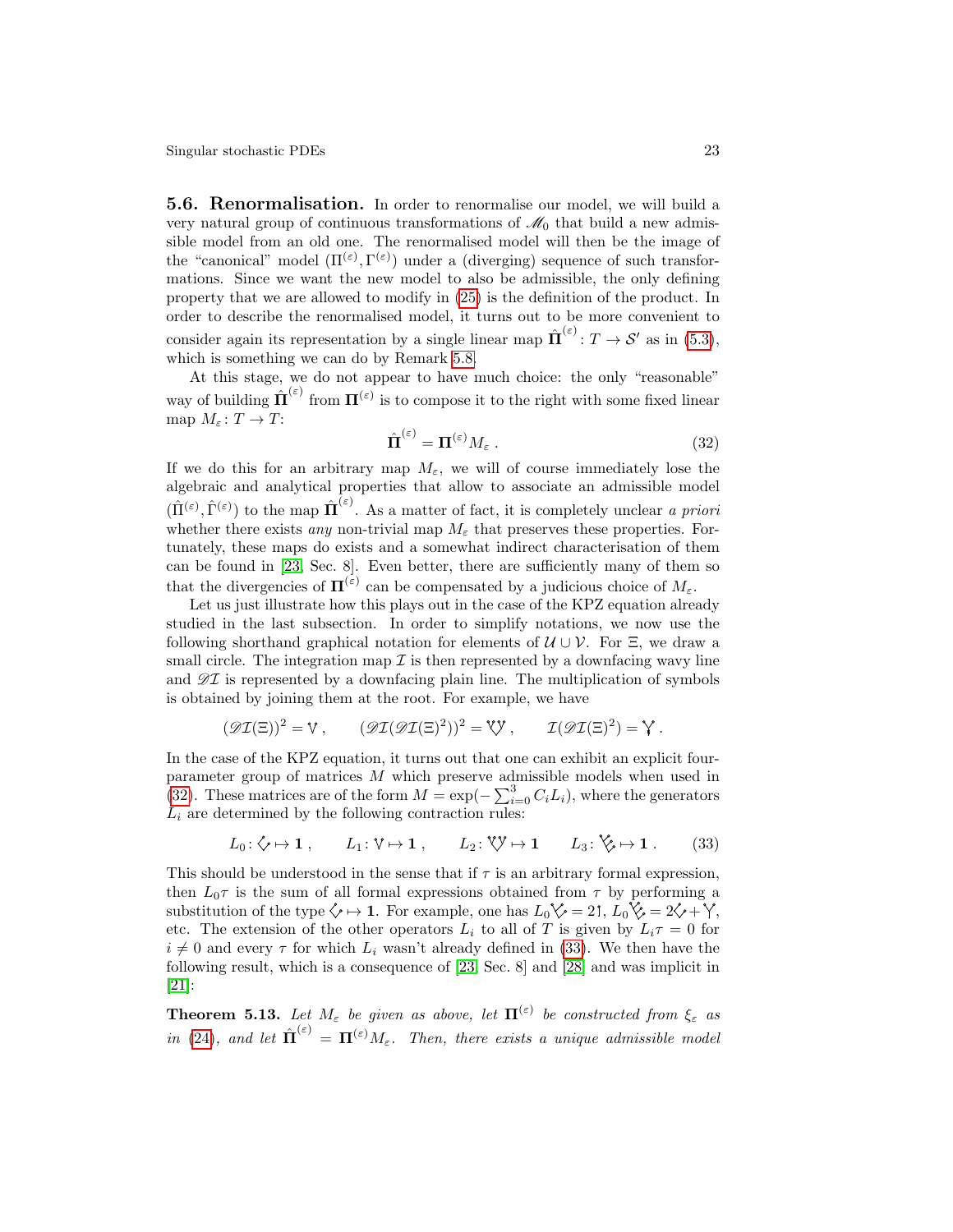$(\hat{\Pi}^{(\varepsilon)}, \hat{\Gamma}^{(\varepsilon)})$  such that  $\hat{\Pi}_{z}^{(\varepsilon)} = \hat{\Pi}^{(\varepsilon)} \hat{F}_{z}^{(\varepsilon)}$ , where  $\hat{F}_{z}^{(\varepsilon)}$  relates to  $\hat{\Pi}_{z}^{(\varepsilon)}$  as in [\(26\)](#page-18-1). Furthermore, one has the identity

<span id="page-23-0"></span>
$$
\left(\hat{\Pi}_z^{(\varepsilon)}\tau\right)(z) = \left(\Pi_z^{(\varepsilon)}M_{\varepsilon}\tau\right)(z) \,. \tag{34}
$$

Finally, there is a choice of  $M_{\varepsilon}$  such that  $(\hat{\Pi}^{(\varepsilon)}, \hat{\Gamma}^{(\varepsilon)})$  converges to a limit  $(\hat{\Pi}, \hat{\Gamma})$ which is universal in that it does not depend on the details of the regularisation procedure.

**Remark 5.14.** Despite [\(34\)](#page-23-0), it is *not* true in general that  $\hat{\Pi}_z^{(\varepsilon)} = \Pi_z^{(\varepsilon)} M_{\varepsilon}$ . The point is that [\(34\)](#page-23-0) only holds at the point z and not at  $z' \neq z$ .

In order to complete our survey of Theorem [1.1,](#page-2-1) it remains to identify the solu-tion to [\(31\)](#page-21-0) with respect to the renormalised model  $(\hat{\Pi}^{(\varepsilon)}, \hat{\Gamma}^{(\varepsilon)})$  with the classical solution to some modified partial differential equation. The continuity of the abstract solution map then immediately implies that the solutions to the modified PDE converge to a limit. The fact that the limiting model  $(\hat{\Pi}, \hat{\Gamma})$  is universal also implies that this limit is universal.

**Theorem 5.15.** Let  $M_{\varepsilon} = \exp(-\sum_{i=0}^{3} C_i^{(\varepsilon)} L_i)$  be as above and let  $(\hat{\Pi}^{(\varepsilon)}, \hat{\Gamma}^{(\varepsilon)})$ be the corresponding renormalised model. Let furthermore H be the solution to [\(31\)](#page-21-0) with respect to this model. Then, the function  $h(t, x) = (\mathcal{R}H)(t, x)$  solves the equation

$$
\partial_t h = \partial_x^2 h + (\partial_x h)^2 - 4C_0^{(\varepsilon)} \partial_x h + \xi_{\varepsilon} - (C_1^{(\varepsilon)} + C_2^{(\varepsilon)} + 4C_3^{(\varepsilon)}) . \tag{35}
$$

**Remark 5.16.** In order to obtain a limit  $(\hat{\Pi}, \hat{\Gamma})$ , the renormalisation constants  $C_i^{(\varepsilon)}$  should be chosen in the following way:

$$
C_0^{(\varepsilon)} = 0
$$
,  $C_1^{(\varepsilon)} = \frac{c_1}{\varepsilon}$ ,  $C_2^{(\varepsilon)} = 4c_2 \log \varepsilon + c_3$ ,  $C_3^{(\varepsilon)} = -c_2 \log \varepsilon + c_4$ .

Here, the  $c_i$  are constants of order 1 that depend on the details of the regularisation procedure for  $\xi_{\varepsilon}$ . The fact that  $C_0^{(\varepsilon)} = 0$  explains why the corresponding term does not appear in [\(3\)](#page-1-0). The fact that the diverging parts of  $C_2^{(\varepsilon)}$  and  $C_3^{(\varepsilon)}$  cancel in [\(35\)](#page-23-1) explains why this logarithmic sub-divergence was not observed in [\[4\]](#page-25-2) for example.

Proof. We first note that, as a consequence of Theorem [5.9](#page-20-0) and of [\(31\)](#page-21-0), one can write for  $t > 0$ 

<span id="page-23-2"></span><span id="page-23-1"></span>
$$
H = \mathcal{I}((\mathcal{D}H)^2 + \Xi) + (\dots), \qquad (36)
$$

where (...) denotes some terms belonging to  $\overline{T} \subset T$ .

By repeatedly using this identity, we conclude that any solution  $H \in \mathcal{D}^{\gamma}$  to [\(31\)](#page-21-0) for  $\gamma$  greater than (but close enough to) 3/2 is necessarily of the form

$$
H = h \mathbf{1} + \mathbf{i} + \mathbf{j}' + h' X_1 + 2 \mathbf{k}' + 2h' \mathbf{k} \,, \tag{37}
$$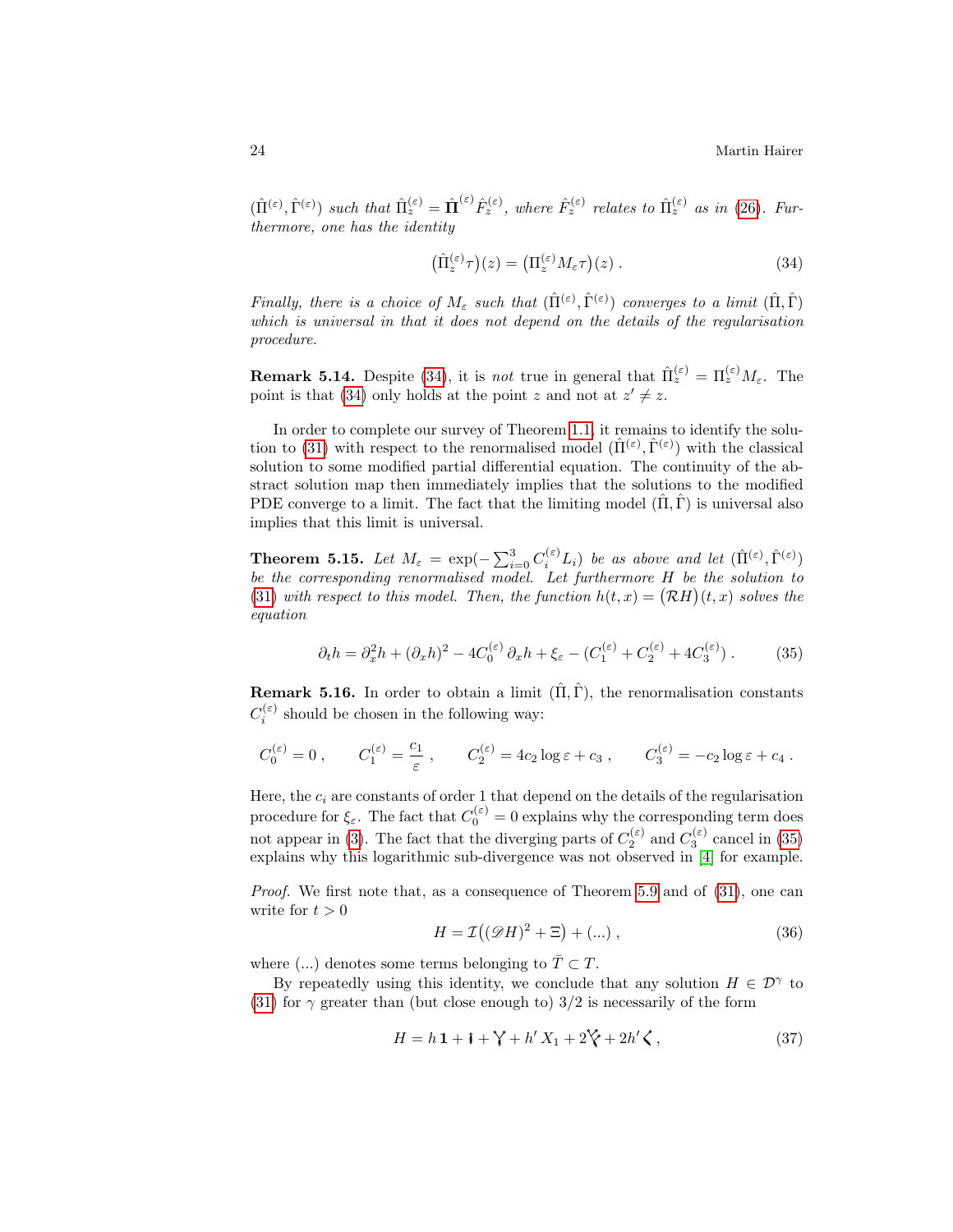for some real-valued functions  $h$  and  $h'$ . Note that  $h'$  is treated as an independent function here, we certainly do not mean to suggest that the function  $h$  is differentiable! Our notation is only by analogy with the classical Taylor expansion. As an immediate consequence,  $\mathscr{D}H$  is given by

$$
\mathscr{D}H = \mathbf{1} + \mathbf{\hat{y}} + h'\mathbf{1} + 2\mathbf{\hat{y}} + 2h'\mathbf{\hat{\zeta}},\tag{38}
$$

as an element of  $\mathcal{D}^{\gamma}$  for  $\gamma$  close to 1/2. The right hand side of the equation is then given up to order 0 by

$$
(\mathscr{D}H)^{2} + \Xi = \Xi + \mathbb{V} + 2\mathbb{V} + 2h' \mathbb{I} + \mathbb{V}\mathbb{V} + 4\mathbb{V} + 4h' \mathbb{V} + 4h' \mathbb{V} + (h')^{2} \mathbf{1}. \tag{39}
$$

Using the definition of  $M_{\varepsilon}$ , we conclude that

$$
M_{\varepsilon} \mathscr{D} H = \mathscr{D} H - 4C_0^{(\varepsilon)} \zeta ,
$$

so that, as an element of  $\mathcal{D}^{\gamma}$  with very small (but positive)  $\gamma$ , one has the identity

$$
(M_{\varepsilon} \mathscr{D} H)^2 = (\mathscr{D} H)^2 - 8C_0^{(\varepsilon)} \mathscr{C}.
$$

As a consequence, after neglecting again all terms of strictly positive homogeneity, one has the identity

$$
M_{\varepsilon}((\mathscr{D}H)^2 + \Xi) = (M_{\varepsilon}\mathscr{D}H)^2 + \Xi - 4C_0^{(\varepsilon)}M_{\varepsilon}\mathscr{D}H - (C_1^{(\varepsilon)} + C_2^{(\varepsilon)} + 4C_3^{(\varepsilon)}) .
$$

Combining this with [\(34\)](#page-23-0) and [\(22\)](#page-14-1), we conclude that

$$
\mathcal{R}((\mathscr{D}H)^2 + \Xi) = (\partial_x \mathcal{R}H)^2 + \xi_{\varepsilon} - 4C_0^{(\varepsilon)} \partial_x \mathcal{R}H - (C_1^{(\varepsilon)} + C_2^{(\varepsilon)} + 4C_3^{(\varepsilon)}),
$$

 $\Box$ from which the claim then follows in the same way as for Proposition [5.12.](#page-21-1)

<span id="page-24-0"></span>Remark 5.17. Ultimately, the reason why the theory mentioned in Section [1.1](#page-2-2) (or indeed the theory of controlled rough paths, as originally exploited in [\[21\]](#page-25-4)) can also be applied in this case is that in [\(37\)](#page-23-2), only one basis vector besides those in  $\mathcal T$  (i.e. besides 1 and  $X_1$ ) comes with a non-constant coefficient, namely the basis vector  $\zeta$ . The methodology explained in Section [3.1](#page-7-0) on the other hand can be applied whenever no basis vector besides those in  $\mathcal T$  comes with a non-constant coefficient.

## References

- <span id="page-24-1"></span>[1] S. Albeverio and M. Röckner. Stochastic differential equations in infinite dimensions: solutions via Dirichlet forms. Probab. Theory Related Fields, 89(3):347–386, 1991.
- <span id="page-24-2"></span>[2] H. Bahouri, J.-Y. Chemin, and R. Danchin. Fourier analysis and nonlinear partial differential equations, volume 343 of Grundlehren der Mathematischen Wissenschaften. Springer, Heidelberg, 2011.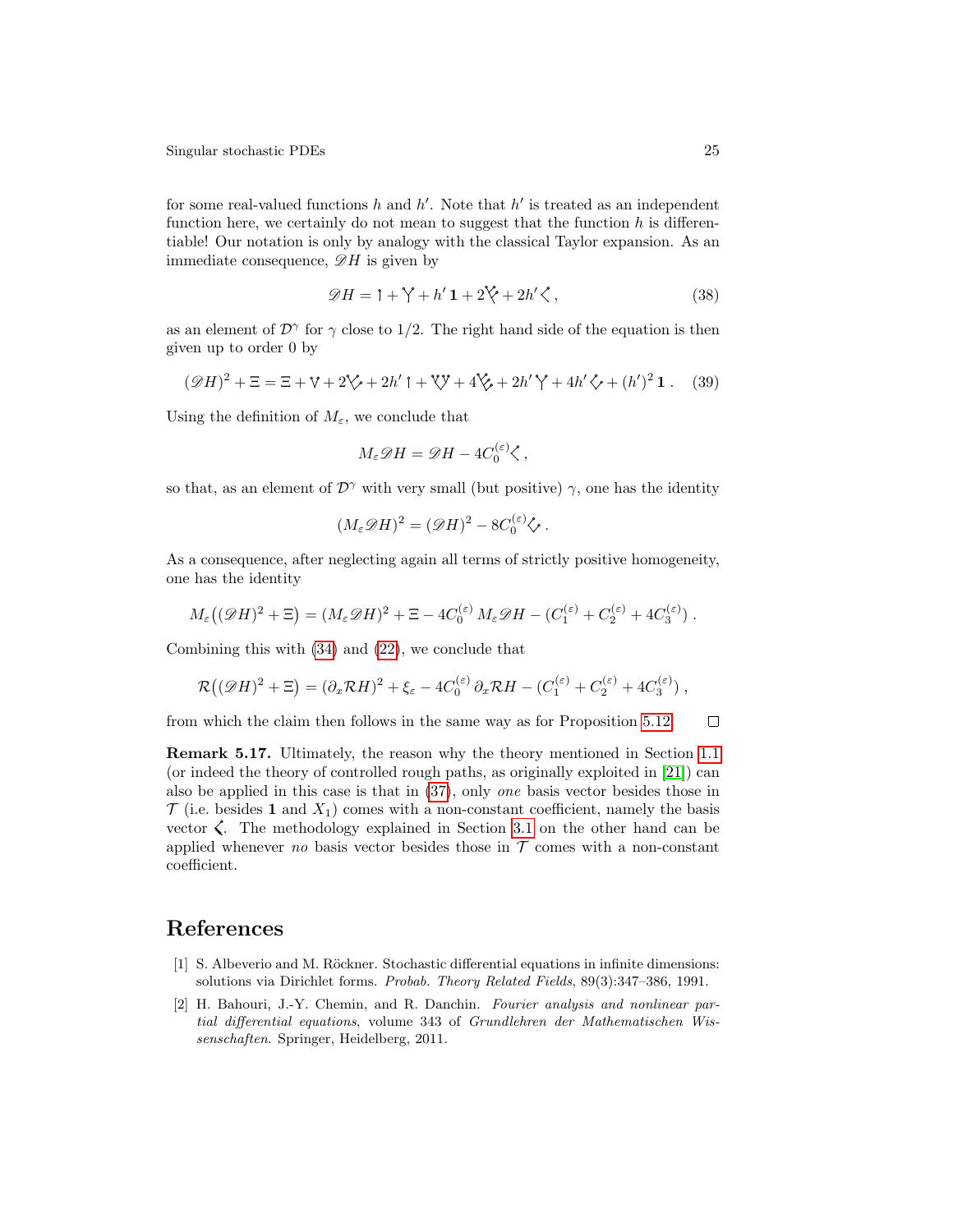- <span id="page-25-14"></span>[3]  $\AA$ . Bényi, D. Maldonado, and V. Naibo. What is  $\ldots$  a paraproduct? Notices Amer. Math. Soc., 57(7):858–860, 2010.
- <span id="page-25-2"></span>[4] L. Bertini and G. Giacomin. Stochastic Burgers and KPZ equations from particle systems. Comm. Math. Phys., 183(3):571–607, 1997.
- <span id="page-25-7"></span>[5] L. Bertini, E. Presutti, B. R¨udiger, and E. Saada. Dynamical fluctuations at the critical point: convergence to a nonlinear stochastic PDE. Teor. Veroyatnost. i Primenen., 38(4):689–741, 1993.
- <span id="page-25-18"></span>[6] J.-M. Bismut. Martingales, the Malliavin calculus and hypoellipticity under general Hörmander's conditions. Z. Wahrsch. Verw. Gebiete, 56(4):469–505, 1981.
- <span id="page-25-13"></span>[7] J.-M. Bony. Calcul symbolique et propagation des singularités pour les équations aux dérivées partielles non linéaires. Ann. Sci. École Norm. Sup.  $(4)$ , 14(2):209–246, 1981.
- <span id="page-25-11"></span>[8] R. A. Carmona and S. A. Molchanov. Parabolic Anderson problem and intermittency. Mem. Amer. Math. Soc., 108(518):viii+125, 1994.
- [9] R. Catellier and K. Chouk. Paracontrolled distributions and the 3-dimensional stochastic quantization equation. ArXiv e-prints, Oct. 2013.
- <span id="page-25-8"></span>[10] G. Da Prato and A. Debussche. Two-dimensional Navier-Stokes equations driven by a space-time white noise. J. Funct. Anal., 196(1):180–210, 2002.
- <span id="page-25-9"></span>[11] G. Da Prato and A. Debussche. Strong solutions to the stochastic quantization equations. Ann. Probab., 31(4):1900–1916, 2003.
- <span id="page-25-10"></span>[12] G. Da Prato, A. Debussche, and L. Tubaro. A modified Kardar-Parisi-Zhang model. Electron. Comm. Probab., 12:442–453 (electronic), 2007.
- <span id="page-25-16"></span>[13] G. Da Prato and J. Zabczyk. Stochastic Equations in Infinite Dimensions, volume 44 of Encyclopedia of Mathematics and its Applications. Cambridge University Press, 1992.
- <span id="page-25-15"></span>[14] R. L. Dobrushin. Gaussian and their subordinated self-similar random generalized fields. Ann. Probab., 7(1):1–28, 1979.
- <span id="page-25-6"></span>[15] P. K. Friz and M. Hairer. A course on rough paths. Universitext. Springer, 2014. To appear.
- <span id="page-25-17"></span>[16] P. K. Friz and N. B. Victoir. Multidimensional stochastic processes as rough paths, volume 120 of Cambridge Studies in Advanced Mathematics. Cambridge University Press, Cambridge, 2010. Theory and applications.
- <span id="page-25-3"></span>[17] P. Goncalves and M. Jara. Universality of KPZ equation. ArXiv e-prints, Mar. 2010.
- <span id="page-25-5"></span>[18] M. Gubinelli. Controlling rough paths. J. Funct. Anal., 216(1):86–140, 2004.
- <span id="page-25-12"></span>[19] M. Gubinelli, P. Imkeller, and N. Perkowski. Paraproducts, rough paths and controlled distributions. ArXiv e-prints, Oct. 2012.
- <span id="page-25-1"></span>[20] M. Hairer. Rough stochastic PDEs. Comm. Pure Appl. Math., 64(11):1547–1585, 2011.
- <span id="page-25-4"></span>[21] M. Hairer. Solving the KPZ equation. Ann. of Math. (2), 178(2):559–664, 2013.
- <span id="page-25-19"></span>[22] M. Hairer. Introduction to regularity structures.  $ArXiv$  e-prints, Jan. 2014. Braz. J. Prob. Stat., to appear.
- <span id="page-25-0"></span>[23] M. Hairer. A theory of regularity structures. Invent. Math., Mar. 2014.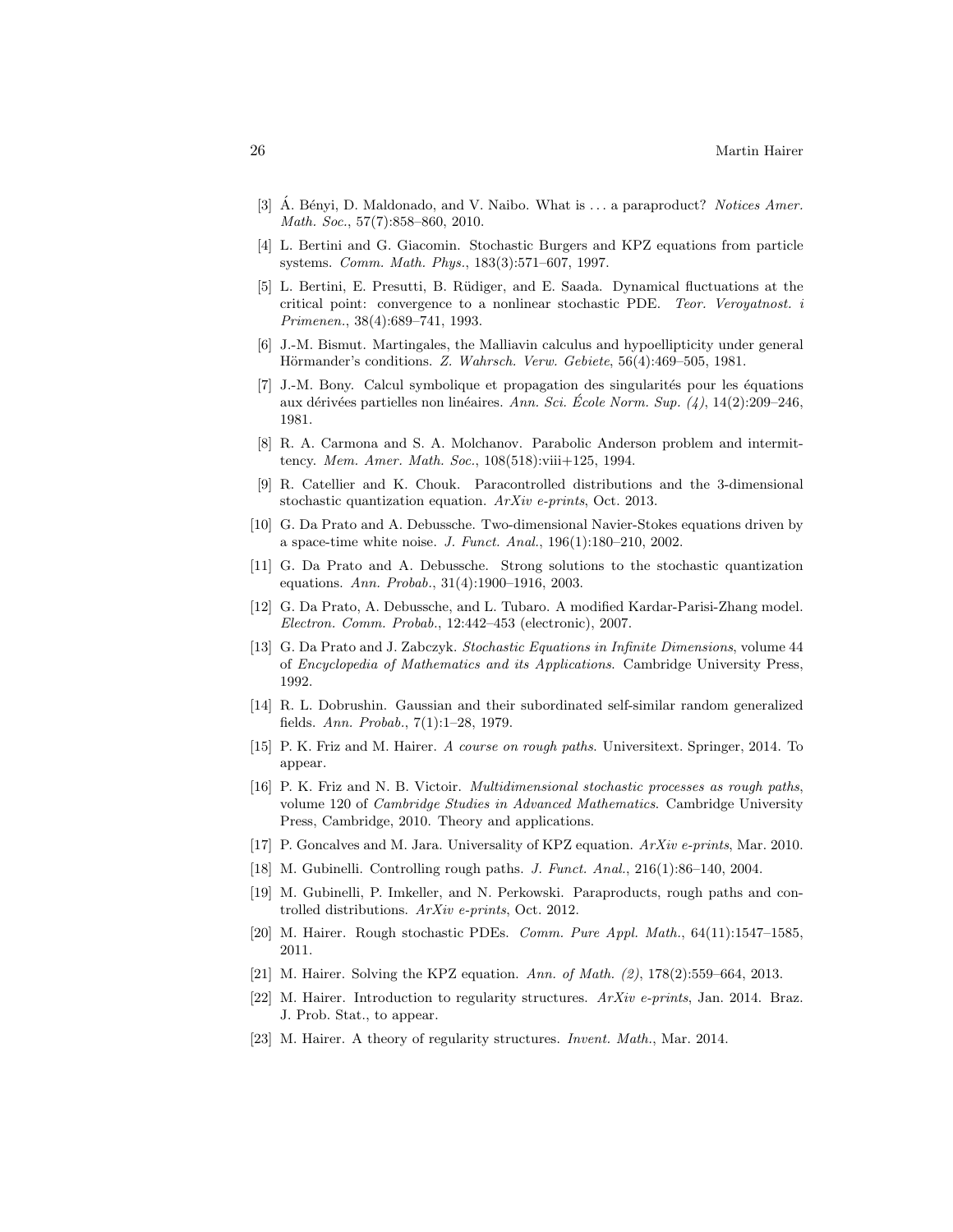- <span id="page-26-0"></span>[24] M. Hairer and J. Maas. A spatial version of the Itô-Stratonovich correction. Ann. Probab., 40(4):1675–1714, 2012.
- <span id="page-26-2"></span>[25] M. Hairer, J. Maas, and H. Weber. Approximating rough stochastic PDEs. Comm. Pure Appl. Math., 67(5):776–870, 2014.
- <span id="page-26-14"></span>[26] M. Hairer, E. Pardoux, and A. Piatnitksy. A Wong-Zakai theorem for stochastic ´ PDEs. Work in progress, 2014.
- <span id="page-26-17"></span>[27] M. Hairer and N. S. Pillai. Regularity of laws and ergodicity of hypoelliptic SDEs driven by rough paths. Ann. Probab., 41(4):2544–2598, 2013.
- <span id="page-26-20"></span>[28] M. Hairer and J. Quastel. Continuous interface models rescale to KPZ. Work in progress, 2014.
- <span id="page-26-1"></span>[29] M. Hairer and H. Weber. Rough Burgers-like equations with multiplicative noise. Probab. Theory Related Fields, 155(1-2):71–126, 2013.
- <span id="page-26-3"></span>[30] K. Itô. Stochastic integral. Proc. Imp. Acad. Tokyo, 20:519–524, 1944.
- <span id="page-26-13"></span>[31] G. Jona-Lasinio and P. K. Mitter. On the stochastic quantization of field theory. Comm. Math. Phys., 101(3):409–436, 1985.
- <span id="page-26-6"></span>[32] M. Kardar, G. Parisi, and Y.-C. Zhang. Dynamic scaling of growing interfaces. Phys. Rev. Lett., 56(9):889–892, Mar 1986.
- <span id="page-26-18"></span>[33] S. Kusuoka and D. Stroock. Applications of the Malliavin calculus. I. In Stochastic analysis (Katata/Kyoto, 1982), volume 32 of North-Holland Math. Library, pages 271–306. North-Holland, Amsterdam, 1984.
- <span id="page-26-7"></span>[34] T. J. Lyons. Differential equations driven by rough signals. Rev. Mat. Iberoamericana, 14(2):215–310, 1998.
- <span id="page-26-15"></span>[35] T. J. Lyons, M. Caruana, and T. Lévy. Differential equations driven by rough paths, volume 1908 of Lecture Notes in Mathematics. Springer, Berlin, 2007. Lectures from the 34th Summer School on Probability Theory held in Saint-Flour.
- <span id="page-26-16"></span>[36] T. J. Lyons and Z. Qian. System control and rough paths. Oxford Mathematical Monographs. Oxford University Press, Oxford, 2002. Oxford Science Publications.
- <span id="page-26-12"></span>[37] P. Malliavin. Stochastic analysis, volume 313 of Grundlehren der Mathematischen Wissenschaften. Springer-Verlag, Berlin, 1997.
- <span id="page-26-19"></span>[38] J. Norris. Simplified Malliavin calculus. In Séminaire de Probabilités, XX, 1984/85, volume 1204 of Lecture Notes in Math., pages 101–130. Springer, Berlin, 1986.
- <span id="page-26-11"></span>[39] D. Nualart. The Malliavin calculus and related topics. Probability and its Applications (New York). Springer-Verlag, Berlin, second edition, 2006.
- <span id="page-26-8"></span>[40] G. Parisi and Y. S. Wu. Perturbation theory without gauge fixing. Sci. Sinica, 24(4):483–496, 1981.
- <span id="page-26-9"></span>[41] J. Schauder. Über lineare elliptische Differentialgleichungen zweiter Ordnung. Math. Z., 38(1):257–282, 1934.
- <span id="page-26-10"></span>[42] L. Simon. Schauder estimates by scaling. Calc. Var. Partial Differential Equations, 5(5):391–407, 1997.
- <span id="page-26-4"></span>[43] R. L. Stratonovič. A new form of representing stochastic integrals and equations. Vestnik Moskov. Univ. Ser. I Mat. Meh., 1964(1):3–12, 1964.
- <span id="page-26-5"></span>[44] E. Wong and M. Zakai. On the relation between ordinary and stochastic differential equations. Internat. J. Engrg. Sci., 3:213–229, 1965.